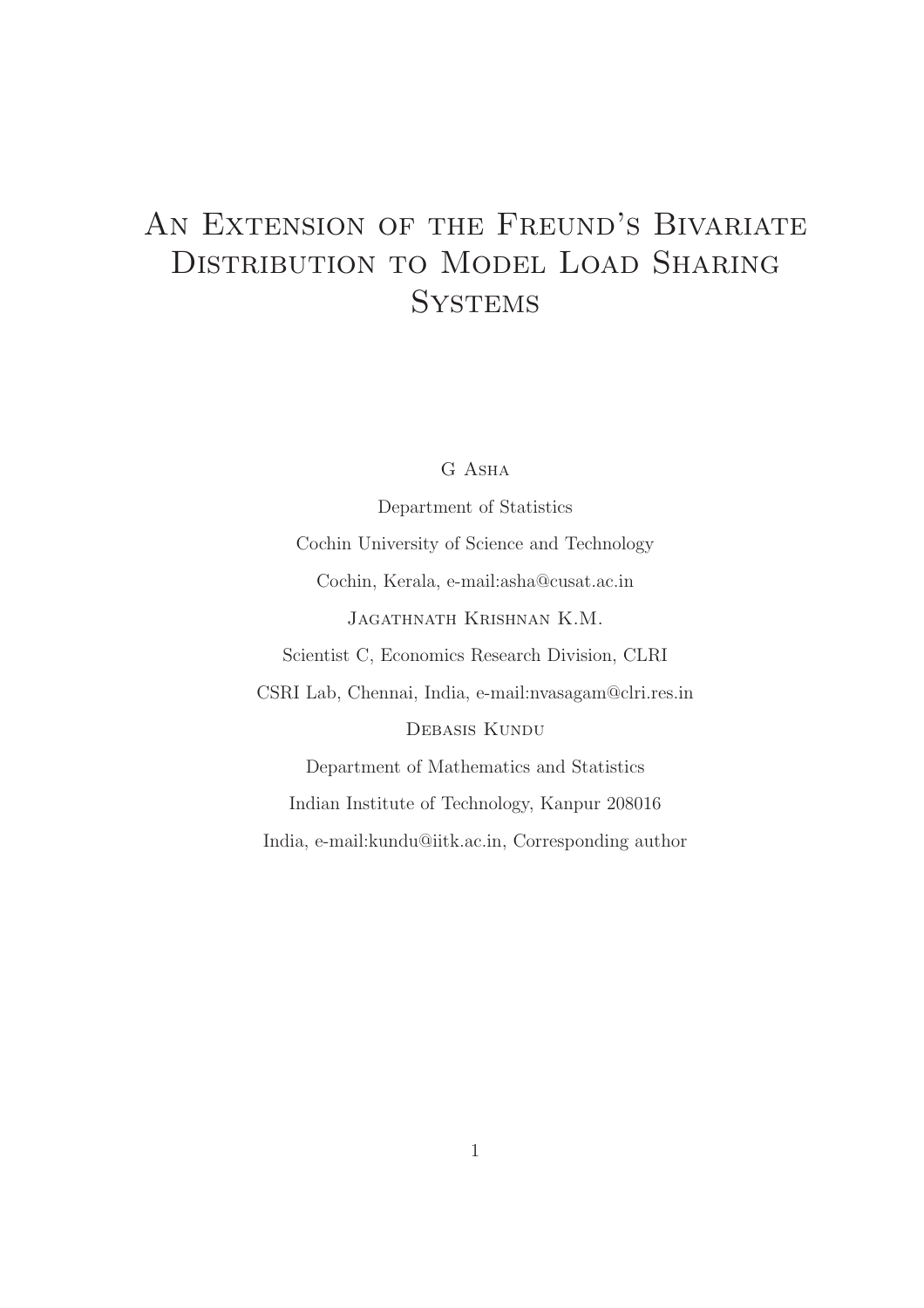#### Abstract

Several authors have considered the analysis of load sharing parallel systems. The main characteristics of such a two component system is that after the failure of one component the surviving component has to shoulder extra load, and hence it is more likely lo fail at an earlier time than what is expected under the original model. In other cases, the failure of one component may releases extra resources to the other component, thus delays the system failure. Freund (1961) introduced a bivariate extension of the exponential distribution which is applicable to a two-component load sharing systems. It is based on the assumptions that the lifetime distributions of the components are exponential random variables before and after the change. In this paper, we introduce a new class of bivariate distribution using the proportional hazard model. It is observed that the bivariate model proposed by Freund (1961) is a particular case of our model. We study different properties of the proposed model. Different statistical inferences have also been developed. We have considered four different special cases namely when the base distributions are exponential, Weibull, linear failure rate and Pareto III distributions. One data analysis has been performed for illustrative purposes. Finally we propose some generalizations.

KEY WORDS AND PHRASES Proportional hazard model; Bivariate exponential distribution; Bivariate hazard function; Maximum likelihood estimator; Fisher information matrix.

### 1 INTRODUCTION

Most reliability models are intended for components that operate independently within a system. In many systems, the performance of the functioning of a component depends on whether the other components within the system are working or not. The main characteristic of a load sharing system is that after failure of one component, the surviving component has to shoulder extra load, and hence it is expected to fail earlier that what is expected under the original situations. In some other situations, the failure of one component may release extra resources to the surviving component, and it increases the system lifetime.

It has been observed by Gross et al. (1971) that two organ sub systems in a human body typically show this behavior. If one organ fails, the surviving organ is subjected to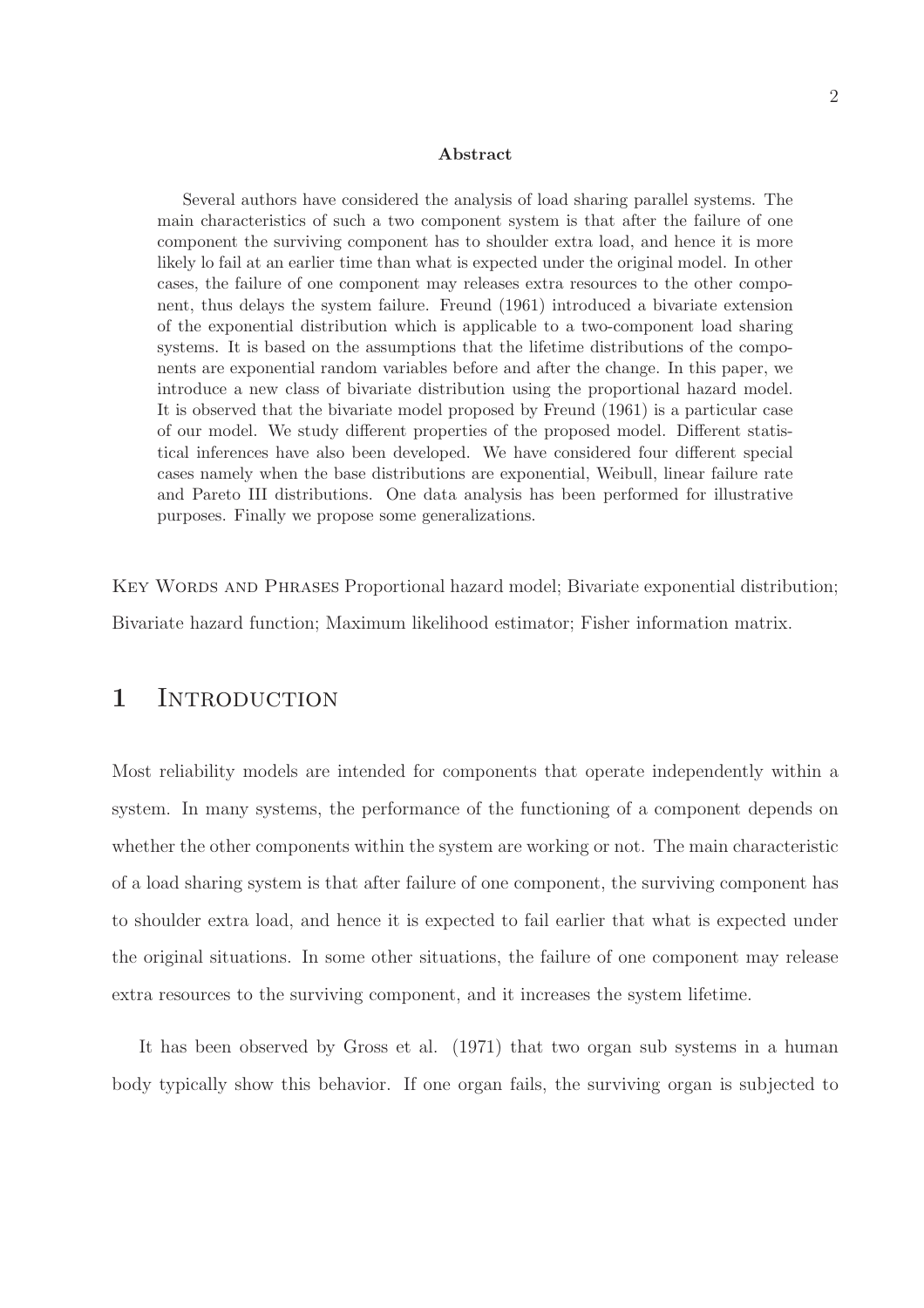higher failure rate. For example, if a patient get his/ her kidney removed due to illness, then the second kidney shows a higher failure rate. Similar phenomenon can be observed in the behavior of human eyes also. Another typical situation of this type can be observed in nuclear power industry. For example, in a nuclear power industry, components are redundantly added to system mainly to safeguard against core meltdown. If the failure of one backup system adversely affects the operation of another, then the probability of core meltdown can increase significantly.

Freund (1961) proposed a bivariate distribution which is designed for the life testing of a two-component load sharing system. In a two-component load sharing system, it is assumed that the system can function even after one of the components has failed, although the lifetime distribution of the other component (functioning) changes due to the over loading. Therefore, the bivariate model proposed by Freund (1961) can be used to model survival times of a system with two identical or nearly identical components, for example two-engine plane, organisms with paired organs, such as kidneys, eyes, lungs, or a cooling system which relies on two adjacent pumps to circulate coolant through the same ducts etc.

Freund (1961) in the development of his model assumed that the lifetime distributions of the individual components are exponential random variables. It is assumed that if one of the components fails, the life time distribution of the other component follows exponential random variable with a different scale parameter. Since exponential distribution has only constant failure rate it is known to have its own limitations. Due to this reason Freund's model has been extended to a model where it has been assumed that the lifetime distributions of the components are no longer exponential random variables, see for example Lu (1989) and Spurrier and Weier (1981) in this respect. In both these cases although the models are more flexible than the Freund's model, they are not very easy to handle analytically due to their complicated structure. The readers who are interested about the different load sharing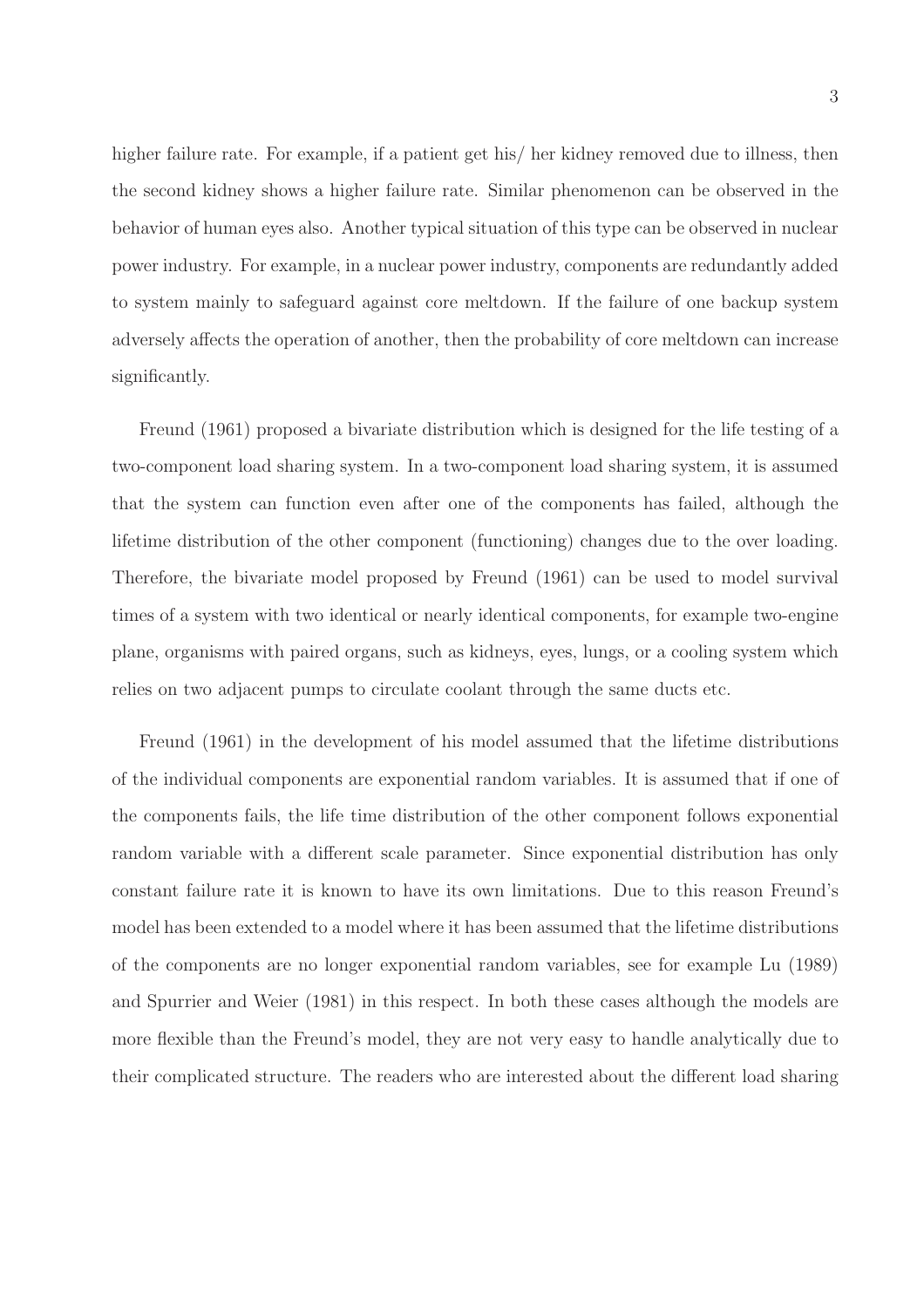Kvam and Pena (2005), Lynch (1999), Shaked (1984) and see the references cited therein.

The main idea of this paper is to introduce a class of bivariate distributions to model twocomponent load sharing system, which is more flexible than the model proposed by Freund (1961), and which are easy to use in practice. In this case, we do not make any specific assumptions on the lifetime distributions of the two components. Instead, we have assumed that the lifetime distributions of the two components are from a proportional hazard class of distributions. It may by noted that a class of distributions is said to be from a proportional hazard class of distributions, if the survival function of any member of this class is of the form  $(S_0(x))^{\alpha}$ ,  $\alpha > 0$ . Where  $S_0(x)$  is the base line survival function. It is called a proportional hazard class because the hazard function of any member of this class of distribution functions, is proportional to the hazard function of the base line distribution function, see for example Kalbfleish and Prentice (2002). In this present formulation, we can take any base line distribution function. The bivariate distribution proposed by Freund (1961) can be obtained as a special case of the proposed model. We call this bivariate distribution as the extended Freund's bivariate (EFB) distribution. It is observed that in certain cases the proposed EFB distribution provides a better fit than the bivariate distribution proposed by Freund (1961). Hence, it provides the practitioner a wide range of choices for the bivariate load sharing distributions.

It is observed that the joint probability density function (PDF) and the joint survival function (SF) can be obtained in explicit forms. Hence the implementation of the proposed model is quite simple. The joint PDF can take different shapes depending on the base line distribution and other associated parameters values. Several properties of the proposed EFB model have been established. The marginal and the conditional distributions also can be obtained in convenient forms. If the base line distribution is completely known, the maximum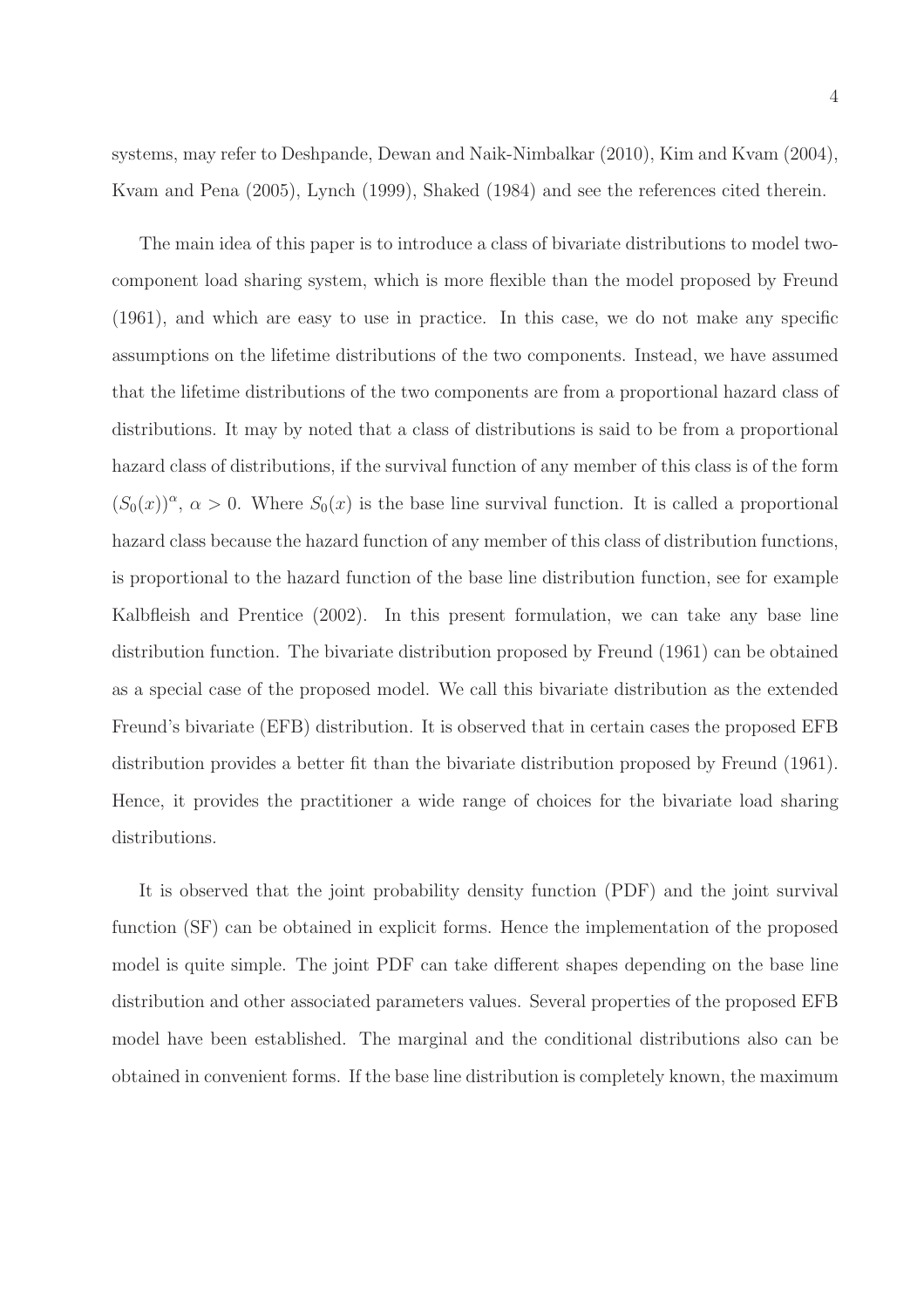likelihood estimators (MLEs) can be obtained explicitly. If it is assumed that the base line distribution has a specific form with some unknown parameters, the MLEs of the unknown parameters can be obtained by maximizing the profile likelihood function. The expected Fisher information matrix for different specific base line distributions have been provided. If the base line distribution is known, the generation from a EFB model model is quite straight forward. We discuss four specific examples in details, namely when the base line distributions are (i) exponential, (ii) Weibull, (iii) linear failure rate and (iv) Pareto III. We perform the analysis of one data set for illustrative purposes by using four different EFB models, and proposed to choose the best fitted model using Kolmogorov-Smirnov distance measure. It is observed that the proposed best fitted EFB model works quite well in analyzing the data set. Finally we propose some generalizations also.

Rest of the paper is organized as follows. In Section 2, we introduce the model, and provide the physical interpretation of the model. In Section 3, we present different properties of the model. The MLEs and their properties are presented in Section 4. The analysis of a data set is presented in Section 5. We provide the conclusions and propose some generalizations in Section 6.

### 2 EFB Model and Some Special Cases

The bivariate random variable  $(Y_1, Y_2)$  is said to have EFB distribution, if the the joint PDF of  $Y_1$  and  $Y_2$  has the following form;

$$
f_{Y_1,Y_2}(y_1,y_2) = \begin{cases} \theta'_1 \theta_2 f_0(y_1) f_0(y_2) (S_0(y_1))^{\theta'_1 - 1} (S_0(y_2))^{\theta_1 + \theta_2 - \theta'_1 - 1} & \text{if } y_1 > y_2 > 0 \\ \theta_1 \theta'_2 f_0(y_1) f_0(y_2) (S_0(y_1))^{\theta_1 + \theta_2 - \theta'_2 - 1} (S_0(y_2))^{\theta'_2 - 1} & \text{if } y_2 > y_1 > 0, \end{cases}
$$
(1)

and 0 otherwise. Here  $\theta_1 > 0$ ,  $\theta_2 > 0$ ,  $\theta'_1 > 0$ ,  $\theta'_2 > 0$ ,  $f_0(\cdot)$  and  $S_0(\cdot)$  are the density function and survival function of the distribution function  $F_0(\cdot)$ . It is further assumed that  $F_0(0) = 0$ . From now on it will be denoted by  $EFB(F_0, \theta_1, \theta_2, \theta'_1, \theta'_2)$ . Note that when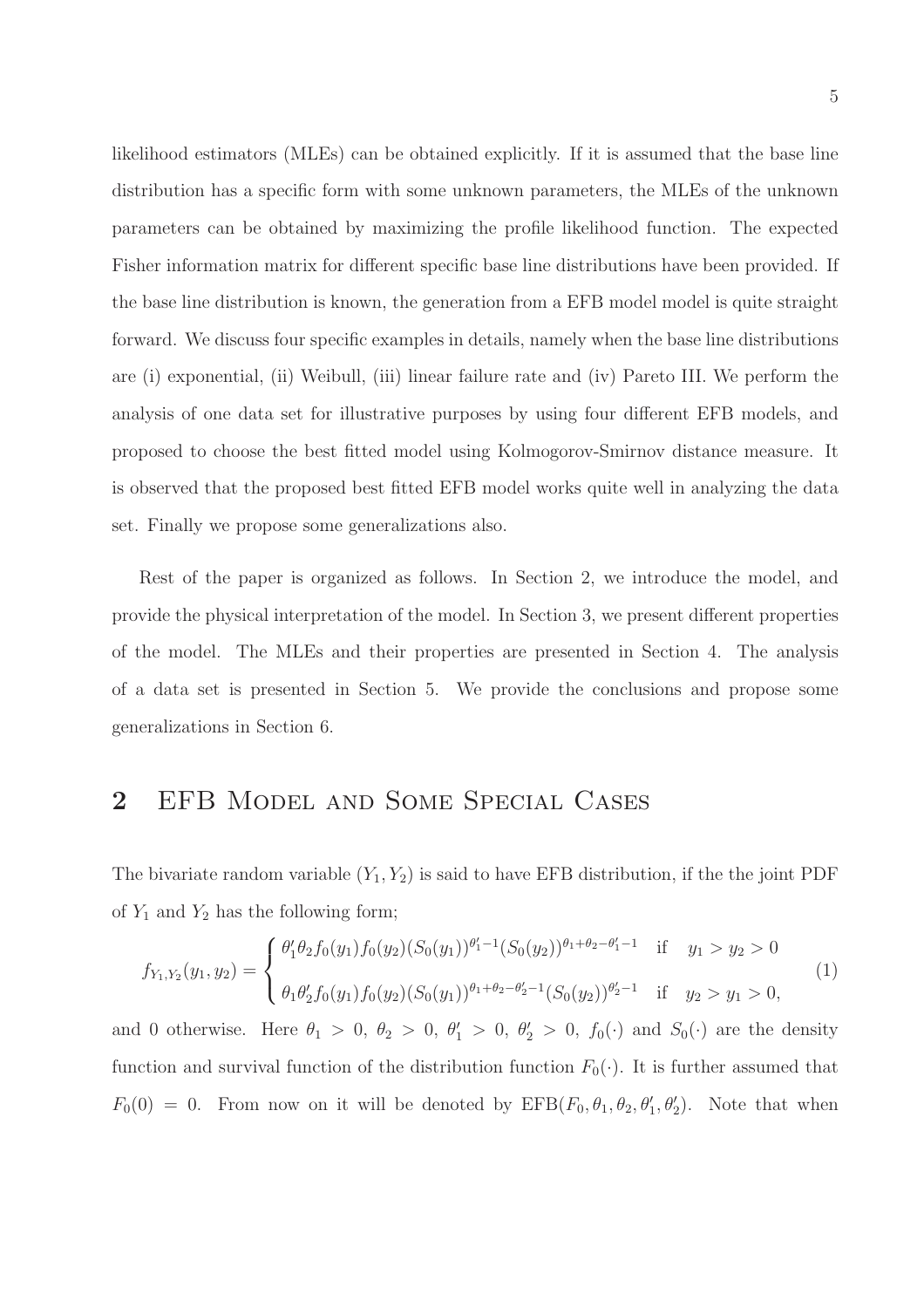$\theta_1 = \theta_2 = \theta'_1 = \theta'_2 = 1$ , then  $Y_1$  and  $Y_2$  become independent.

It may be easily verified that (1) is indeed a proper bivariate density function, as  $f_{Y_1,Y_2}(y_1, y_2) \ge 0$ , for all  $0 < y_1, y_2 < \infty$ , and

$$
\int_0^\infty \int_{y_2}^\infty f_{Y_1, Y_2}(y_1, y_2) dy_1 dy_2 = \int_0^\infty \int_{y_2}^\infty \theta'_1 \theta_2 f_0(y_1) f_0(y_2) (S_0(y_1))^{\theta'_1 - 1} (S_0(y_2))^{\theta_1 + \theta_2 - \theta'_1 - 1} dy_1 dy_2
$$
  
\n
$$
= \frac{\theta_2}{\theta_1 + \theta_2}
$$
  
\n
$$
\int_0^\infty \int_{y_1}^\infty f_{Y_1, Y_2}(y_1, y_2) dy_2 dy_1 = \int_0^\infty \int_{y_1}^\infty \theta_1 \theta'_2 f_0(y_1) f_0(y_2) (S_0(y_1))^{\theta_1 + \theta_2 - \theta'_2 - 1} (S_0(y_2))^{\theta'_2 - 1} dy_2 dy_1
$$
  
\n
$$
= \frac{\theta_1}{\theta_1 + \theta_2}.
$$

The following interpretation can be provided of the joint PDF (1). Suppose  $X_1$  and  $X_2$ are random variables representing the lifetimes of two components  $A$  and  $B$  respectively in a two-component system, when they first put on a test. If component  $B$  fails before  $A$ , *i.e.* if  $X_2 < X_1$ , the lifetime distribution of A changes, and suppose we denote it by  $X_1^*$ . Finally the system fails when component A fails, and in this case one observes the bivariate random variable  $(X_1^*, X_2)$ , where  $X_1^* > X_2$ . Similarly, if A fails before B, *i.e.*  $X_1 < X_2$ , the lifetime distribution B changes and it will be denoted by  $X_2^*$ . In this case also, similarly as before, finally the system fails when component  $B$  fails eventually, and at the end one observes the bivariate random variable  $(X_1, X_2^*)$ . If we denote the lifetime distributions of the components A and B as  $(Y_1, Y_2)$ , then one observes  $Y_1 = X_1^*$ ,  $Y_2 = X_2$ , if  $Y_1 > Y_2$ , and  $Y_1 = X_1, Y_2 = X_2^*$ , if  $Y_1 < Y_2$ .

It is assumed that  $X_1$  and  $X_2$  are independently distributed having survival functions  $(S_0(\cdot))^{\theta_1}$ ,  $\theta_1 > 0$  and  $(S_0(\cdot))^{\theta_2}$ ,  $\theta_2 > 0$  respectively. It is further assumed that  $X_1^*$  and  $X_2^*$ have the survival functions  $(S_0(\cdot))^{b'_1}$  and  $(S_0(\cdot))^{b'_2}$  respectively. Now let us look at the joint PDF of  $Y_1$  and  $Y_2$  for  $y_1 > y_2$ .

 $f_{Y_1,Y_2}(y_1, y_2)dy_1dy_2 = P(y_1 \leq Y_1 \leq y_1 + dy_1, y_2 \leq Y_2 \leq y_2 + dy_2)$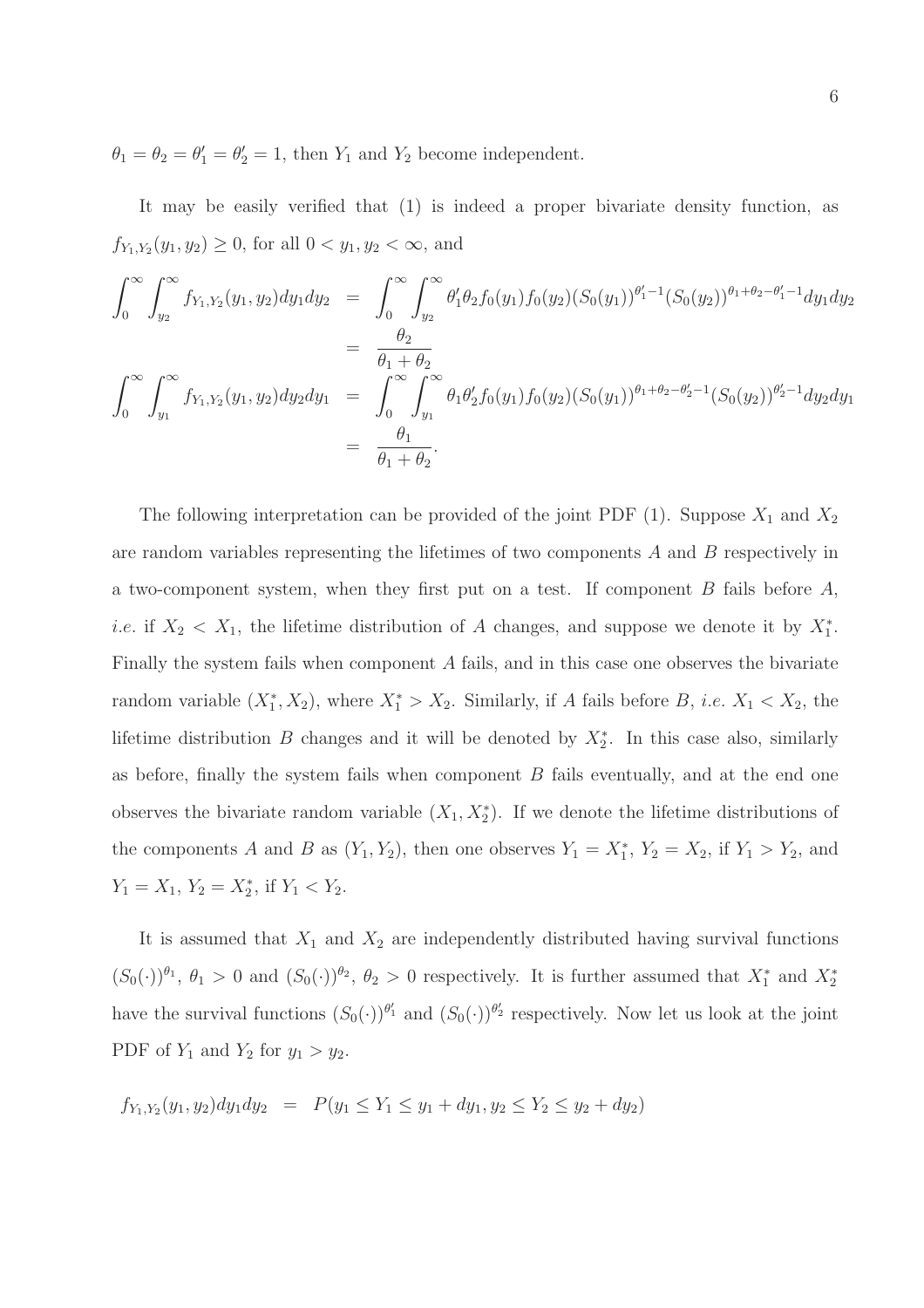$$
= P(y_1 \le X_1^* \le y_1 + dy_1, y_2 \le X_2 \le y_2 + dy_2)
$$
  
\n
$$
= P(y_2 \le \min\{X_1, X_2\} \le y_2 + dy_2, X_1 > X_2, y_1 \le X_1^* \le y_1 + dy_1)
$$
  
\n
$$
= P(y_2 \le \min\{X_1, X_2\} \le y_2 + dy_2)
$$
  
\n
$$
\times P(X_1 > X_2 | y_2 \le \min\{X_1, X_2\} \le y_2 + dy_2)
$$
  
\n
$$
\times P(y_1 \le X_1^* \le y_1 + dy_1 | y_2 \le \min\{X_1, X_2\} \le y_2 + dy_2, X_1 > X_2)
$$

Now note that

$$
P(y_2 \le \min\{X_1, X_2\} \le y_2 + dy_2) = (\theta_1 + \theta_2)(S_0(y_2))^{\theta_1 + \theta_2 - 1} f_0(y_2) dy_2, \tag{2}
$$

$$
P(X_1 > X_2 | y_2 \le \min\{X_1, X_2\} \le y_2 + dy_2) = \frac{P(X_1 > X_2, y_2 \le \min\{X_1, X_2\} \le y_2 + dy_2)}{P(y_2 \le \min\{X_1, X_2\} \le y_2 + dy_2)}
$$
  
= 
$$
\frac{P(X_1 > X_2, y_2 \le X_2 \le y_2 + dy_2)}{P(y_2 \le \min\{X_1, X_2\} \le y_2 + dy_2)}
$$
  
= 
$$
\frac{\theta_2 f_0(y_2)(S_0(y_2)^{\theta + \theta_2 - 1}}{(\theta + \theta_2)f_0(y_2)(S_0(y_2))^{\theta_1 + \theta_2 - 1}} = \frac{\theta_2}{\theta_1 + \theta_2},
$$
 (3)

and

$$
P(y_1 \le X_1^* \le y_1 + dy_1 | y_2 \le \min\{X_1, X_2\} \le y_2 + dy_2, X_1 > X_2) =
$$
  

$$
P(y_1 \le X_1^* \le y_1 + dy_1 | y_2 \le X_2 \le y_2 + dy_2, X_1^* > y_2) = \frac{\theta_1'(S_0(y_1))^{\theta_1'-1} f_0(y_1)}{(S_0(y_2))^{\theta_1'}}.
$$
 (4)

Therefore, combining (2), (3) and (4) we immediately obtain for  $y_1 > y_2$ 

$$
f_{Y_1,Y_2}(y_1,y_2)dy_1dy_2 = \theta'_1\theta_2 f_0(y_1)f_0(y_2)(S_0(y_1))^{\theta'_1-1}(S_0(y_2))^{\theta_1+\theta_2-\theta'_1-1}dy_1dy_2.
$$

Similarly, we obtain  $f_{Y_1,Y_2}(y_1, y_2)$  for  $y_1 < y_2$  also.

Now we take different special cases of the base line distribution function.

EXAMPLE 1: If we take the base line distribution as the exponential distribution, *i.e.*  $S_0(y)$  =  $e^{-y}$ , then (1) becomes the Freund's (1961) model. In this case the joint PDF of (1) becomes;

$$
f_{Y_1,Y_2}(y_1,y_2) = \begin{cases} \theta'_1 \theta_2 e^{-\theta'_1 y_1} e^{-(\theta_1 + \theta_2 - \theta'_1) y_2} & \text{if } y_1 > y_2 > 0\\ \theta_1 \theta'_2 e^{-(\theta_1 + \theta_2 - \theta'_2) y_1} e^{-\theta'_2 y_2} & \text{if } y_2 > y_1 > 0. \end{cases}
$$
(5)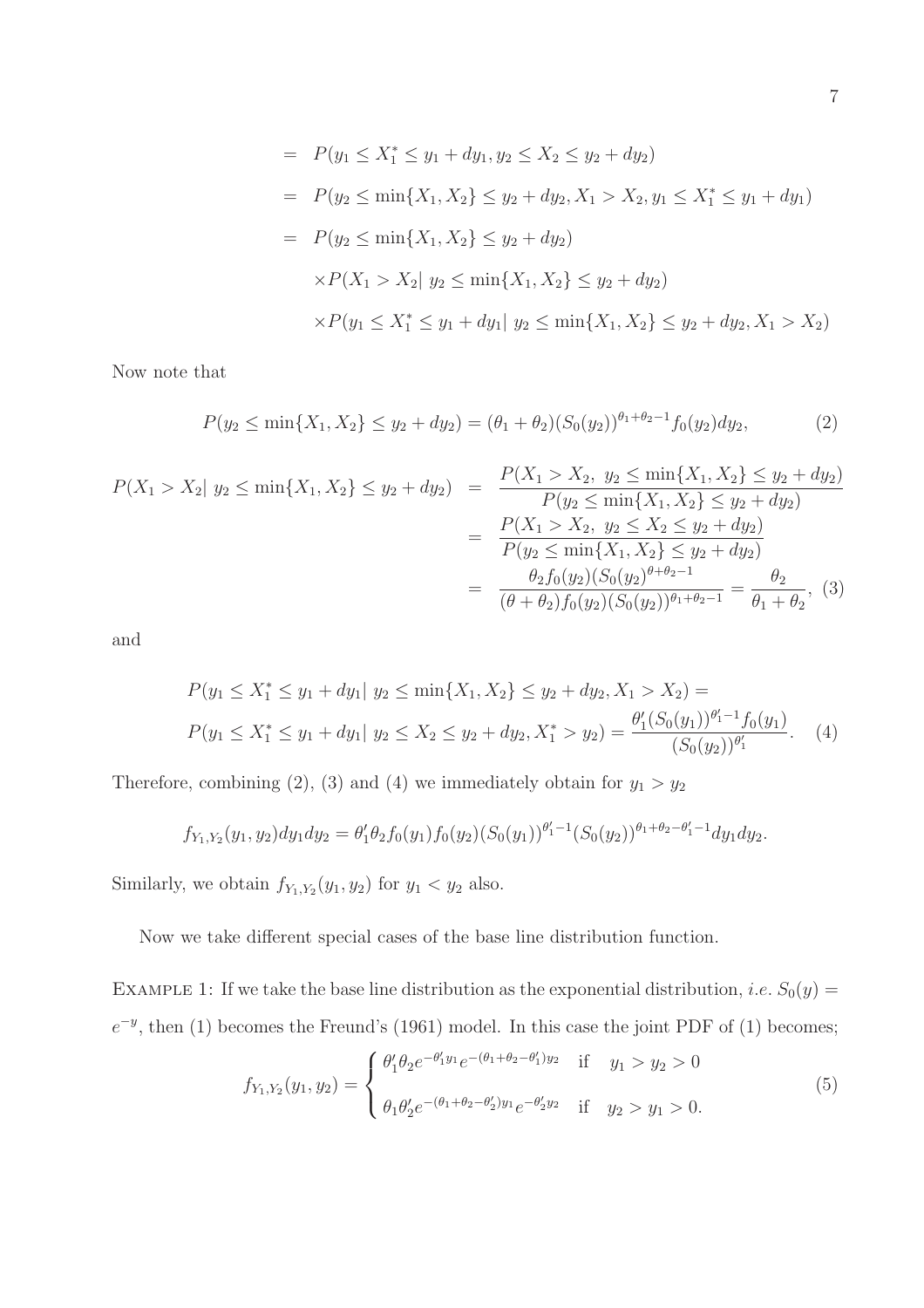It will be denoted by  $EFB(EXP, \theta_1, \theta_2, \theta'_1, \theta'_2)$ .

EXAMPLE 2: If we take Weibull as the base line distribution, *i.e.*  $S_0(y) = e^{-y^{\alpha}}$ ,  $\alpha > 0$ , then (1) becomes;

$$
f_{Y_1,Y_2}(y_1,y_2) = \begin{cases} \theta'_1 \theta_2 \alpha^2 y_1^{\alpha-1} y_2^{\alpha-1} e^{-\theta'_1 y_1^{\alpha}} e^{-(\theta_1 + \theta_2 - \theta'_1) y_2^{\alpha}} & \text{if } y_1 > y_2 > 0\\ \theta_1 \theta'_2 \alpha^2 y_1^{\alpha-1} y_2^{\alpha-1} e^{-(\theta_1 + \theta_2 - \theta'_2) y_1^{\alpha}} e^{-\theta'_2 y_2^{\alpha}} & \text{if } y_2 > y_1 > 0. \end{cases}
$$
(6)

It will be denoted by  $EFB(WE(\alpha), \theta_1, \theta_2, \theta'_1, \theta'_2)$ .

EXAMPLE 3: If we take linear failure rate distribution as the base line distribution, *i.e.*  $S_0(y) = e^{-(y+\alpha y^2)}$ , for  $\alpha > 0$ , then (1) becomes;

$$
f_{Y_1,Y_2}(y_1,y_2) = \begin{cases} \theta'_1 \theta_2 (1+2\alpha y_1)(1+2\alpha y_2) e^{-\theta'_1 (y_1+\alpha y_1^2)} e^{-(\theta_1+\theta_2-\theta'_1)(y_2+\alpha y_2^2)} & \text{if } y_1 > y_2 > 0\\ \theta_1 \theta'_2 (1+2\alpha y_1)(1+2\alpha y_2) e^{-(\theta_1+\theta_2-\theta'_2)(y_1+\alpha y_1^2)} e^{-\theta'_2 (y_2+\alpha y_2^2)} & \text{if } y_2 > y_1 > 0. \end{cases}
$$
(7)

It will be denoted by  $EFB(LFR(\alpha), \theta_1, \theta_2, \theta'_1, \theta'_2)$ .

EXAMPLE 4: If we take the base line distribution as a Pareto III distribution with  $S_0(y)$  =  $(1+y^{\alpha})^{-1}$  for  $\alpha > 0$ , then (1) becomes;

$$
f_{Y_1,Y_2}(y_1,y_2) = \begin{cases} \theta'_1 \theta_2 \alpha^2 y_1^{\alpha-1} y_2^{\alpha-1} (1+y_1^{\alpha})^{-(\theta'_1+1)} (1+y_2^{\alpha})^{-(\theta_1+\theta_2-\theta'_1+1)} & \text{if } y_1 > y_2 > 0\\ \theta_1 \theta'_2 \alpha^2 y_1^{\alpha-1} y_2^{\alpha-1} (1+y_1^{\alpha})^{-(\theta_1+\theta_2-\theta'_2+1)} (1+y_2^{\alpha})^{-(\theta'_2+1)} & \text{if } y_2 > y_1 > 0. \end{cases}
$$
\n(8)

It will be denoted by  $EFB(PAR(\alpha), \theta_1, \theta_2, \theta'_1, \theta'_2)$ . In Figures 1 and 2, the surface plot of the different PDFs for different parameter values and for different base line distributions are provided. It clearly indicates that they can take variety of shapes depending on the base line distribution and the parameter values.

It may be mentioned that some of the very general bivariate models which have been obtained by minimization or maximization process for example the class of bivariate models with proportional reversed hazard marginals by Kundu and Gupta (2010) or the bivariate Kumaraswamy distribution by Barreto-Souza and Lemonte (2013), do not generate the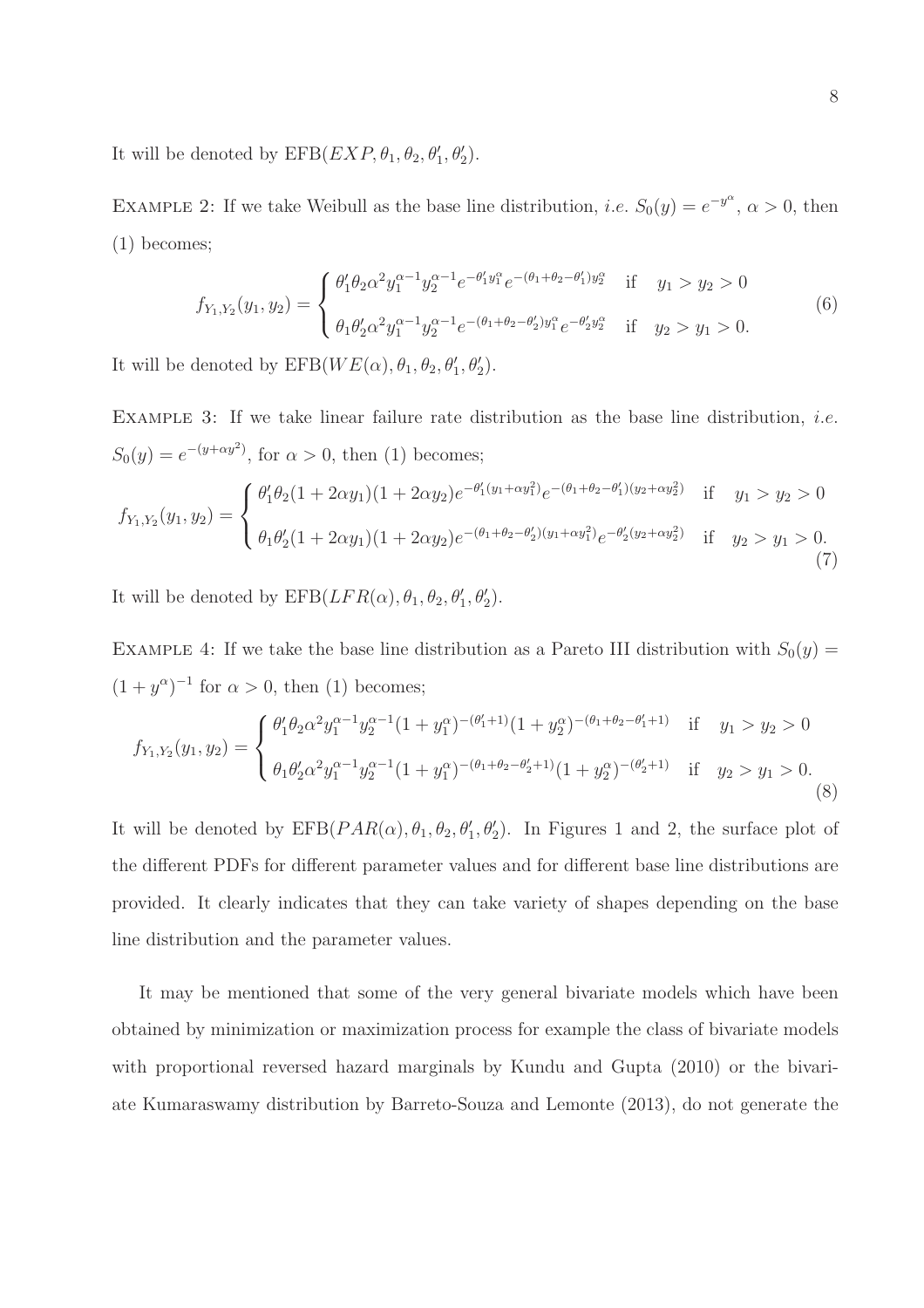

Figure 1: Contour plots of the joint PDF of the different EFB distributions are presented for different parameter values and for different base distributions: (a) EFB(EXP,1.0,1.0,1.5,1.5), (b) EFB(EXP,1.0,1.0,2.0,2.0), (c) EFB(WE(2.0),1.0,1.0,1.5,1.5), (d) EFB(WE(3.0),1.0,1.0,1.5,1.5).

proposed EFB model as their process of generations are completely different.

# 3 Properties

We have the following result for the joint survival function and the marginal distributions.

THEOREM 3.1: Let  $(Y_1, Y_2) \sim \text{EFB}(F, \theta_1, \theta_2, \theta'_1, \theta'_2)$ . The joint survival function of  $(Y_1, Y_2)$ is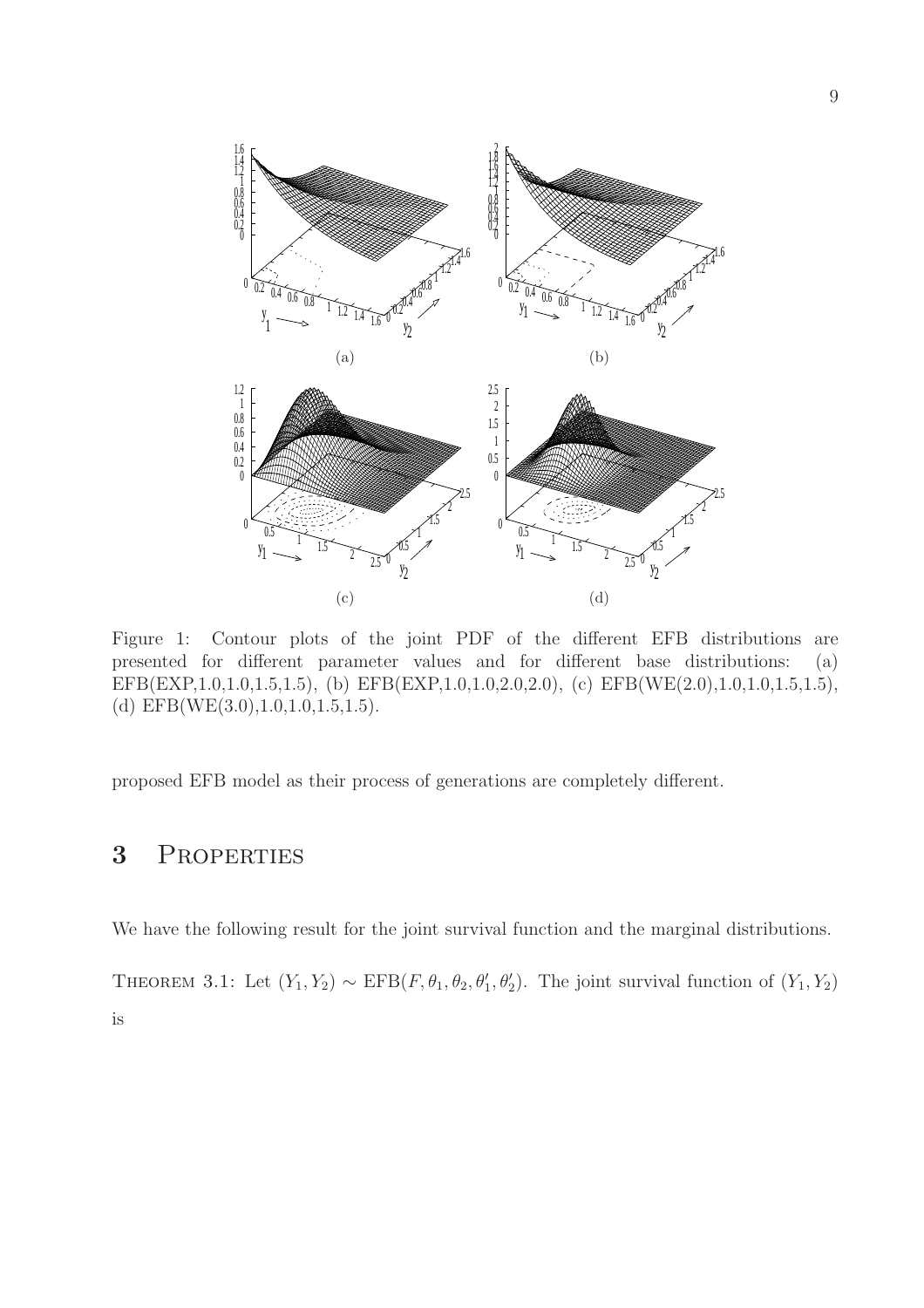

Figure 2: Contour plots of the joint PDF of the different EFB distributions are presented for different parameter values and for different base distributions: (a) EFB(LFR(2.0),1.0,1.0,1.5,1.5), (b) EFB(LFR(3.0),1.0,1.0,1.5,1.5), (c) EFB(PAR(2.0),1.0,1.0,1.5,1.5), (d) EFB(PAR(3.0),1.0,1.0,1.5,1.5).

CASE 1:  $\theta_1 + \theta_2 \neq \theta'_1$  $\ell_1', \theta_1 + \theta_2 \neq \theta_2'$ 2

$$
S(y_1, y_2) = \begin{cases} (S_0(y_1))^{\theta_1 + \theta_2} + \frac{\theta_2(S_0(y_1))^{\theta'_1}}{\theta_1 + \theta_2 - \theta'_1} \left( (S_0(y_2))^{\theta_1 + \theta_2 - \theta'_1} - (S_0(y_1))^{\theta_1 + \theta_2 - \theta'_1} \right) & \text{if } y_1 > y_2 \\ (S_0(y_2))^{\theta_1 + \theta_2} + \frac{\theta_1(S_0(y_2))^{\theta'_2}}{\theta_1 + \theta_2 - \theta'_1} \left( (S_0(y_1))^{\theta_1 + \theta_2 - \theta'_2} - (S_0(y_2))^{\theta_1 + \theta_2 - \theta'_2} \right) & \text{if } y_2 > y_1 \end{cases}
$$
(9)

CASE 2:  $\theta_1 + \theta_2 = \theta'_1$  $\ell_1', \theta_1 + \theta_2 \neq \theta_2'$  $\frac{7}{2}$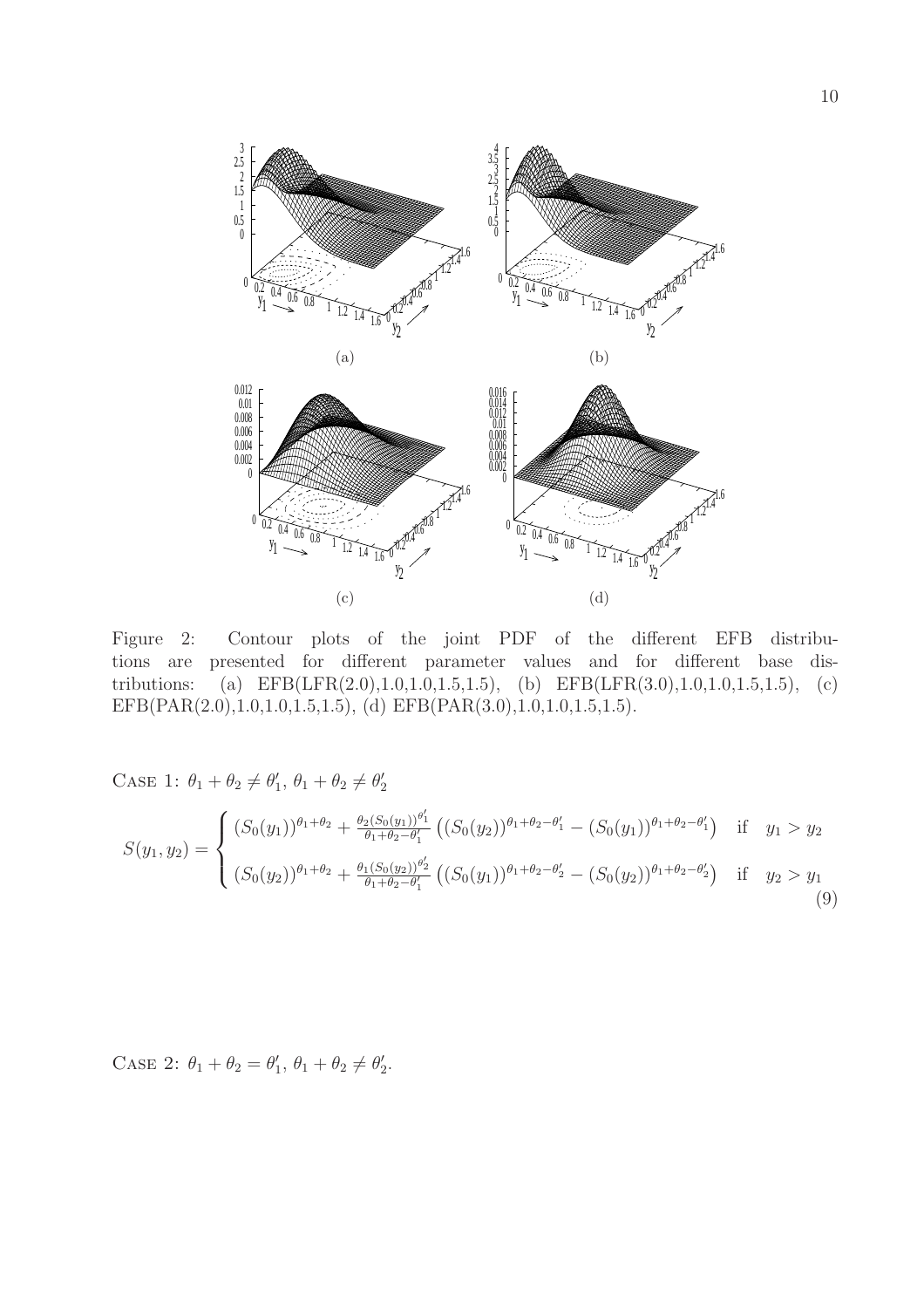For  $y_1 < y_2$ ,  $S(y_1, y_2)$  is same as in Case 1. For  $y_1 > y_2$ 

$$
S(y_1, y_2) = (S_0(y_1))^{\theta_1 + \theta_2} (1 + \theta_2 (\ln S_0(y_2) - \ln S_0(y_1)))
$$
\n(10)

CASE 3:  $\theta_1 + \theta_2 \neq \theta'_1$  $'_{1}, \theta_{1} + \theta_{2} = \theta'_{2}$  $\frac{1}{2}$ .

For  $y_1 > y_2$ ,  $S(y_1, y_2)$  is same as in Case 1. For  $y_1 < y_2$ 

$$
S(y_1, y_2) = (S_0(y_2))^{\theta_1 + \theta_2} (1 + \theta_1 (\ln S_0(y_1) - \ln S_0(y_2)))
$$
\n(11)

CASE 4:  $\theta_1 + \theta_2 = \theta'_1 = \theta'_2$  $\frac{1}{2}$ .

For  $y_1 > y_2$   $(y_1 < y_2)$ ,  $S(y_1, y_2)$  is same as in Case 2 (Case 3).

PROOF OF THEOREM 3.1: It can be obtained in a routine manner, and it is not provided here.

THEOREM 3.2: Let  $(Y_1, Y_2) \sim \text{EFB}(F, \theta_1, \theta_2, \theta'_1, \theta'_2)$ . Then

(i)  $Y = \min\{Y_1, Y_2\}$  has the survival function  $P(Y > y) = (S_0(y))^{\theta_1 + \theta_2}$ .

(ii) 
$$
P(Y_1 > Y_2) = \frac{\theta_2}{\theta_1 + \theta_2}
$$

PROOF OF THEOREM 3.2: (i) easily follows from Theorem 3.1, and (ii) follows from (1). THEOREM 3.3: Let  $(Y_1, Y_2) \sim \text{EFB}(F, \theta_1, \theta_2, \theta'_1, \theta'_2)$ . The marginal survival functions of  $Y_1$ and  $Y_2$  are

CASE 1:  $\theta_1 + \theta_2 \neq \theta'_1$  $\ell_1', \theta_1 + \theta_2 \neq \theta_2'$ 2

$$
S_{Y_1}(y_1) = \frac{\theta_2}{\theta_1 + \theta_2 - \theta_1'} (S_0(y_1))^{\theta_1'} + \frac{\theta_1 - \theta_1'}{\theta_1 + \theta_2 - \theta_1'} (S_0(y_1))^{\theta_1 + \theta_2} \text{ if } y_1 > 0 \quad (12)
$$

$$
S_{Y_2}(y_2) = \frac{\theta_1}{\theta_1 + \theta_2 - \theta_2'} (S_0(y_2))^{\theta_2'} + \frac{\theta_2 - \theta_2'}{\theta_1 + \theta_2 - \theta_2'} (S_0(y_2))^{\theta_1 + \theta_2} \text{ if } y_2 > 0.
$$
 (13)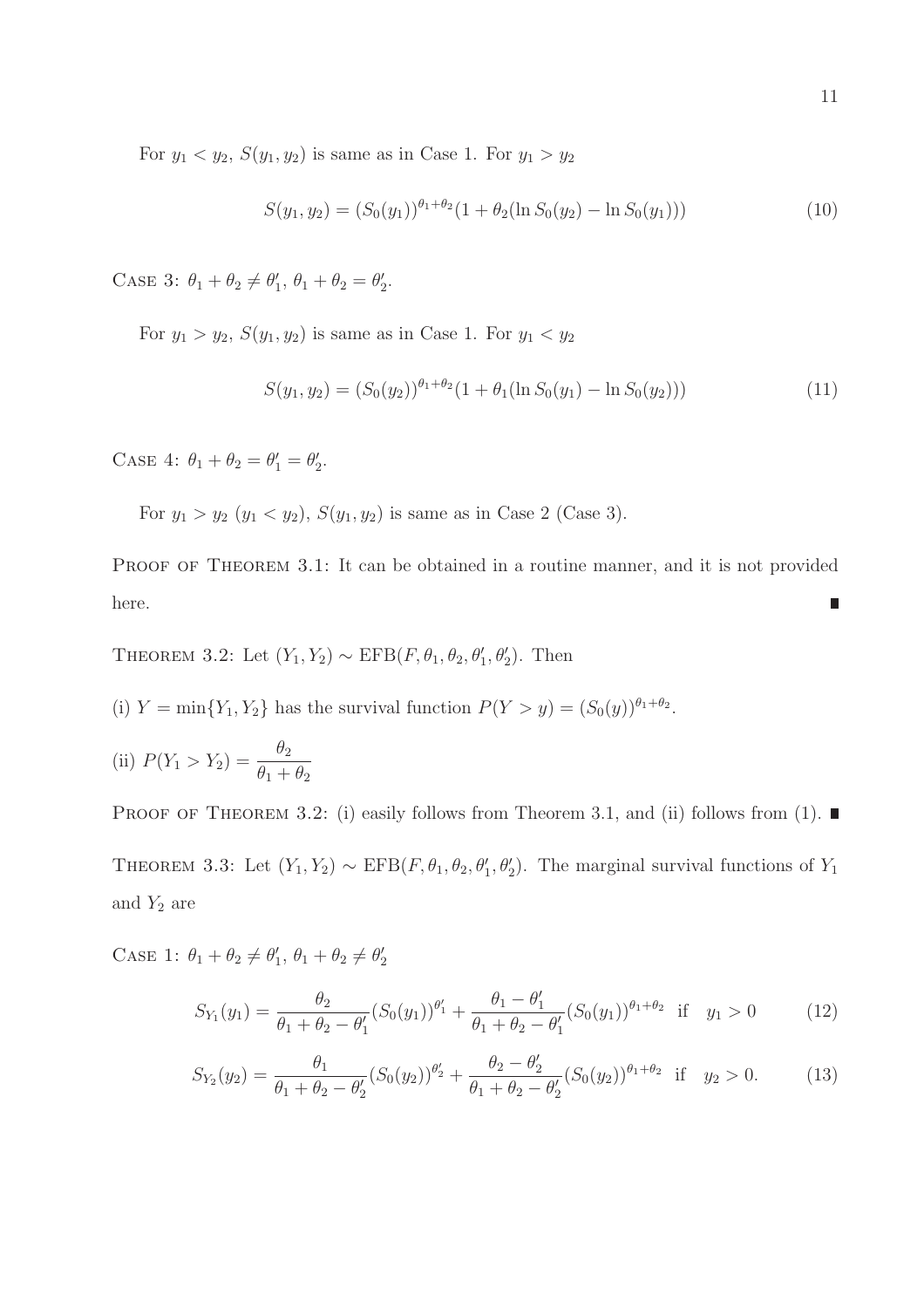CASE 2:  $\theta_1 + \theta_2 = \theta'_1$  $\ell_1', \theta_1 + \theta_2 \neq \theta_2'$  $S_{Y_2}(\cdot)$  is same as in Case 1. But

$$
S_{Y_1}(y_1) = (S_0(y_1))^{\theta_1 + \theta_2} (1 - \theta_2 \ln S_0(y_1))
$$
\n(14)

CASE 3:  $\theta_1 + \theta_2 \neq \theta'_1$  $'_{1}, \theta_{1} + \theta_{2} = \theta'_{2}$  $S_{Y_1}(\cdot)$  is same as in Case 1. But

$$
S_{Y_2}(y_2) = (S_0(y_2))^{\theta_1 + \theta_2} (1 - \theta_1 \ln S_0(y_1))
$$
\n(15)

CASE 4:  $\theta_1 + \theta_2 = \theta'_1 = \theta'_2$  $\frac{1}{2}$ .

For  $y_1 > y_2$   $(y_1 < y_2)$ ,  $S_{Y_1}(y_1)(S_{Y_2}(y_2))$  is same as in Case 2 (Case 3).

PROOF OF THEOREM 3.3: It can be obtained easily from Theorem 3.1.

Comment: Note that from the marginal distribution functions, the marginal PDFs can be obtained. Hence the conditional PDFs also can be obtained from the joint PDF and from the marginal PDFs. It is not pursued here.

COMMENT: One natural question is whether the joint survival function  $S(y_1, y_2)$  has a convenient copula representation or not. Since  $S_{Y_1}^{-1}$  $y_1^{-1}(\cdot)$  and  $S_{Y_2}^{-1}$  $V_{Y_2}^{-1}(\cdot)$  do not have closed form, the joint survival function do not have explicit copula representation in general.

THEOREM 3.4: Let  $(Y_1, Y_2) \sim \text{EFB}(F, \theta_1, \theta_2, \theta'_1, \theta'_2)$ . If  $\theta'_1 + \theta'_2 > \theta_1 + \theta_2$ , then  $(Y_1, Y_2)$  has total positivity of order two  $(TP_2)$  property.

PROOF OF THEOREM 3.4: Note that  $(Y_1, Y_2)$  has  $TP_2$  property, if and only if for any  $y_{11}, y_{12}, y_{21}, y_{22}$ , whenever,  $0 < y_{11} < y_{12}$  and  $0 < y_{21} < y_{22}$ , we have

$$
f(y_{11}, y_{21}) f(y_{12}, y_{22}) \ge f(y_{12}, y_{21}) f(y_{11}, y_{22}).
$$
\n(16)

To prove (16) let us consider the case  $0 < y_{11} < y_{21} < y_{12} < y_{22}$ . Therefore, proving (16) is equivalent to prove

$$
(S_0(y_{21}))^{\theta'_1 + \theta'_2 - \theta_1 - \theta_2} \ge (S_0(y_{12}))^{\theta'_1 + \theta'_2 - \theta_1 - \theta_2},
$$
\n(17)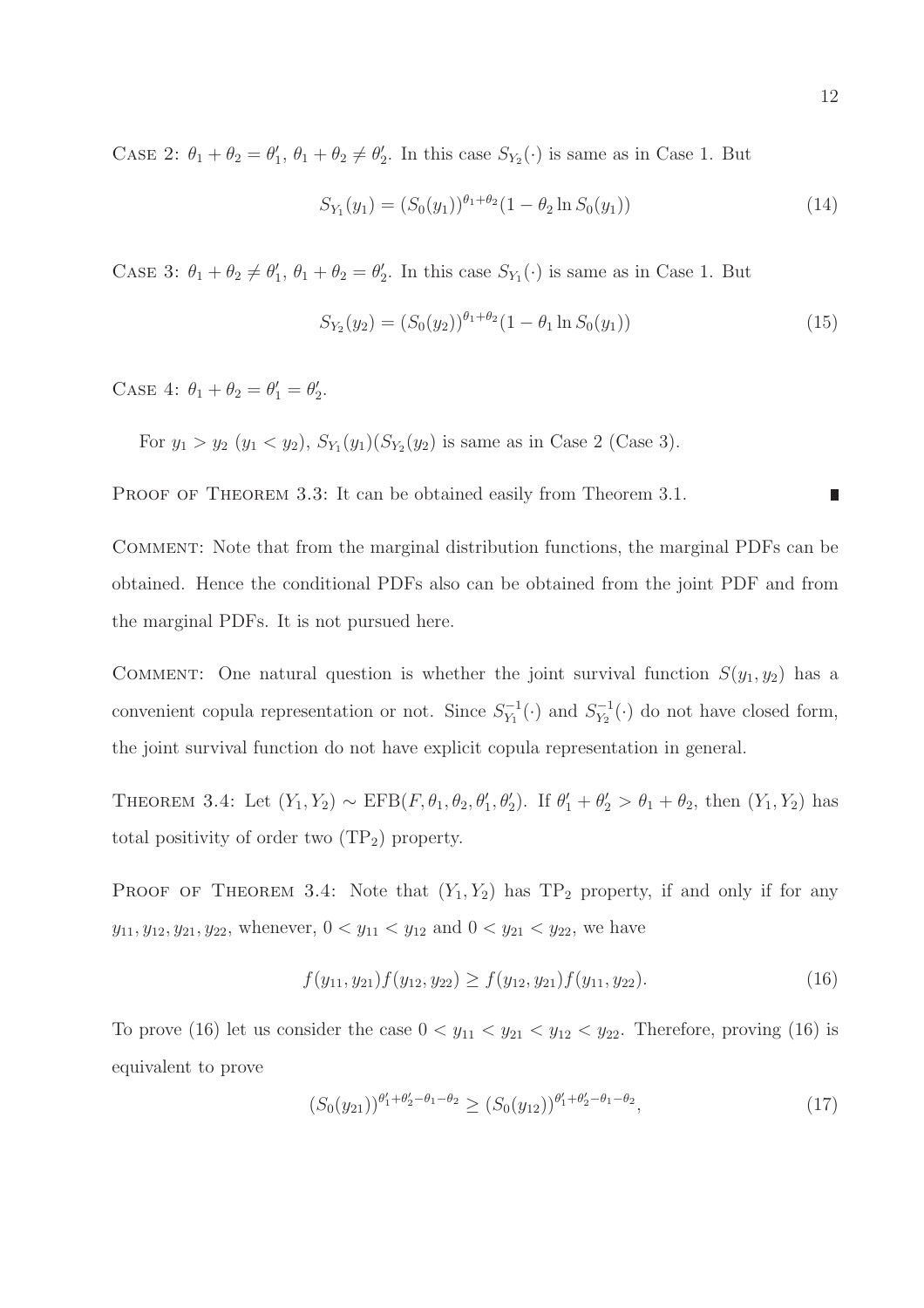which is true. Along the same line for other cases also (16) can be proved.

Now we provide a simple characterization of the EFB class of distributions. From Theorem 3.1, it is clear that  $S(y_1, y_2)$  can be written in the form  $R(S_0(y_1), S_0(y_2))$ , where the exact form of  $R(u, v)$ , can be easily obtained from Theorem 3.1. Note that  $R(u, v)$  is a proper survival function in  $[0, 1] \times [0, 1]$ . The following notations are consistent and it follows that

$$
S(y_1, 0) = R(S_0(y_1), S_0(0)) = R(S_0(y_1), 1) = S_{Y_1}(y_1)
$$
  
\n
$$
S(0, y_2) = R(S_0(0), S_0(y_2)) = R(1, S_0(y_2)) = S_{Y_2}(y_2)
$$
  
\n
$$
S(0, 0) = R(S_0(0), S_0(0)) = R(1, 1) = 1.
$$

We have the following general result

Theorem 3.5: The survival function  $S(y_1, y_2) = R(S_0(y_1), S_0(y_2))$  satisfies the functional equation

$$
R(S_0(t)S_0(y_1), S_0(t)S_0(y_2)) = R(S_0(y_1), S_0(y_2))R(S_0(t), S_0(t))
$$
\n(18)

for all  $0 < S_0(t)$ ,  $S_0(y_1)$ ,  $S_0(y_2) < 1$ , if and only if it is of the form

$$
R(S_0(y_1), S_0(y_2)) = S(y_1, y_2) = \begin{cases} [S_0(y_1)]^c R\left(1, \frac{S_0(y_2)}{S_0(y_1)}\right) & \text{if } y_2 \ge y_1\\ [S_0(y_2)]^c R\left(\frac{S_0(y_1)}{S_0(y_2)}, 1\right) & \text{if } y_1 \ge y_2, \end{cases}
$$
(19)

for some  $c > 0$ .

PROOF OF THEOREM 3.5: See in the Appendix.

Now we present the characterization result.

THEOREM 3.6: The EFB $(F, \theta_1, \theta_2, \theta'_1, \theta'_2)$  distribution is characterized by the functional equation

$$
R(S_0(t)S_0(y_1), S_0(t)S_0(y_2)) = R(S_0(y_1), S_0(y_2))R(S_0(t), S_0(t)),
$$

for all  $0 < S_0(t)$ ,  $S_0(y_1)$ ,  $S_0(y_2) < 1$ .

 $\blacksquare$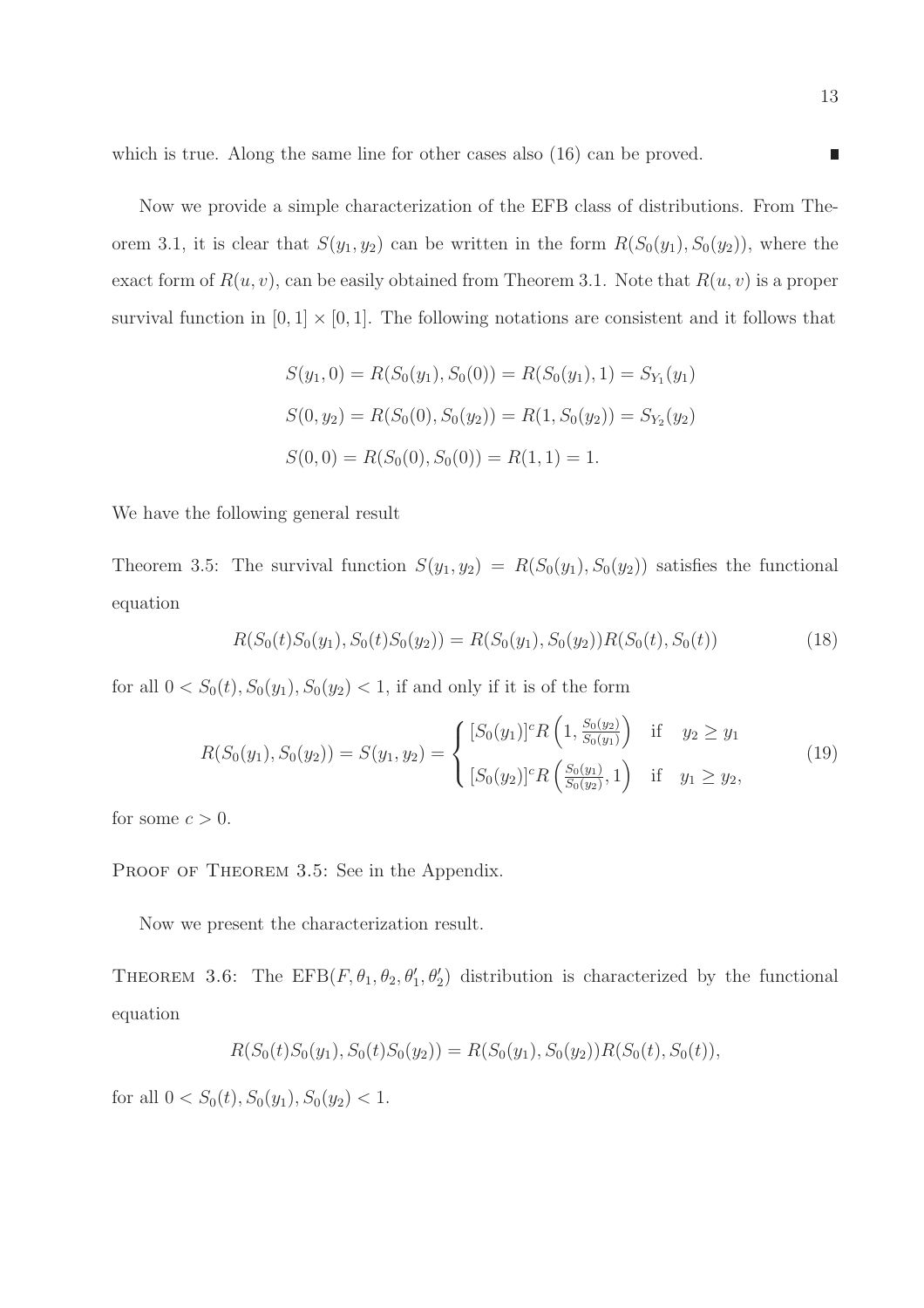PROOF OF THEOREM 3.6: It mainly follows from Theorem 3.5, and observing the following fact that for  $EFB(F, \theta_1, \theta_2, \theta'_1, \theta'_2)$ , the survival function (Theorem 3.1) for all four cases, can be written as follows:

$$
R(S_0(y_1), S_0(y_2)) = S(y_1, y_2) = \begin{cases} [S_0(y_1)]^c R\left(1, \frac{S_0(y_2)}{S_0(y_1)}\right) & \text{if } y_2 \ge y_1\\ [S_0(y_2)]^c R\left(\frac{S_0(y_1)}{S_0(y_2)}, 1\right) & \text{if } y_1 \ge y_2. \end{cases}
$$

Corollary 3.1: The PDF of example 1, as given in (5) satisfies the bivariate lack of memory property of Galambos and Kotz (1978).

COROLLARY 3.2: The survival function corresponding to the PDF of example 2, as given in (6) satisfies the relation

$$
S((y_1+t)^{1/\alpha}, (y_2+t)^{1/\alpha}) = S_0(t, t)S(y_1, y_2).
$$

It is the bivariate extension of the univariate characterization of the Weibull distribution.

Now we would like to provide the bivariate hazard function of the FEB distributions. It may be mentioned that there are several ways of defining the bivariate hazard rates. In this paper we consider the joint bivariate hazard function in the sense of Johnson and Kotz (1975) and it is defined as follows:

$$
h(y_1, y_2) = \left(-\frac{\partial}{\partial y_1}, -\frac{\partial}{\partial y_2}\right) \ln S_{Y_1, Y_2}(y_1, y_2) = (h_1(y_1, y_2), h_2(y_1, y_2)) \quad \text{(say)},\tag{20}
$$

and it is known that the bivariate hazard function  $h(y_1, y_2)$  uniquely defines the joint PDF. It is difficult to establish the results regarding bivariate hazard function for a general EFB models. The following results can be obtained for specific cases.

THEOREM 3.7: Suppose  $(Y_1, Y_2) \sim \text{EFB}(EXP, \theta_1, \theta_2, \theta'_1, \theta'_2)$ .

(i) If  $(a)\theta_1 + \theta_2 > \theta'_1$ ,  $\theta_1 < \theta'_1$ , (b)  $\theta_1 + \theta_2 > \theta'_2$ ,  $\theta_2 < \theta'_2$ , then for fixed  $y_2(y_1)$ ,  $h_1(y_1, y_2)$  $(h_2(y_1, y_2))$  is a decreasing function of  $y_1(y_2)$ .

П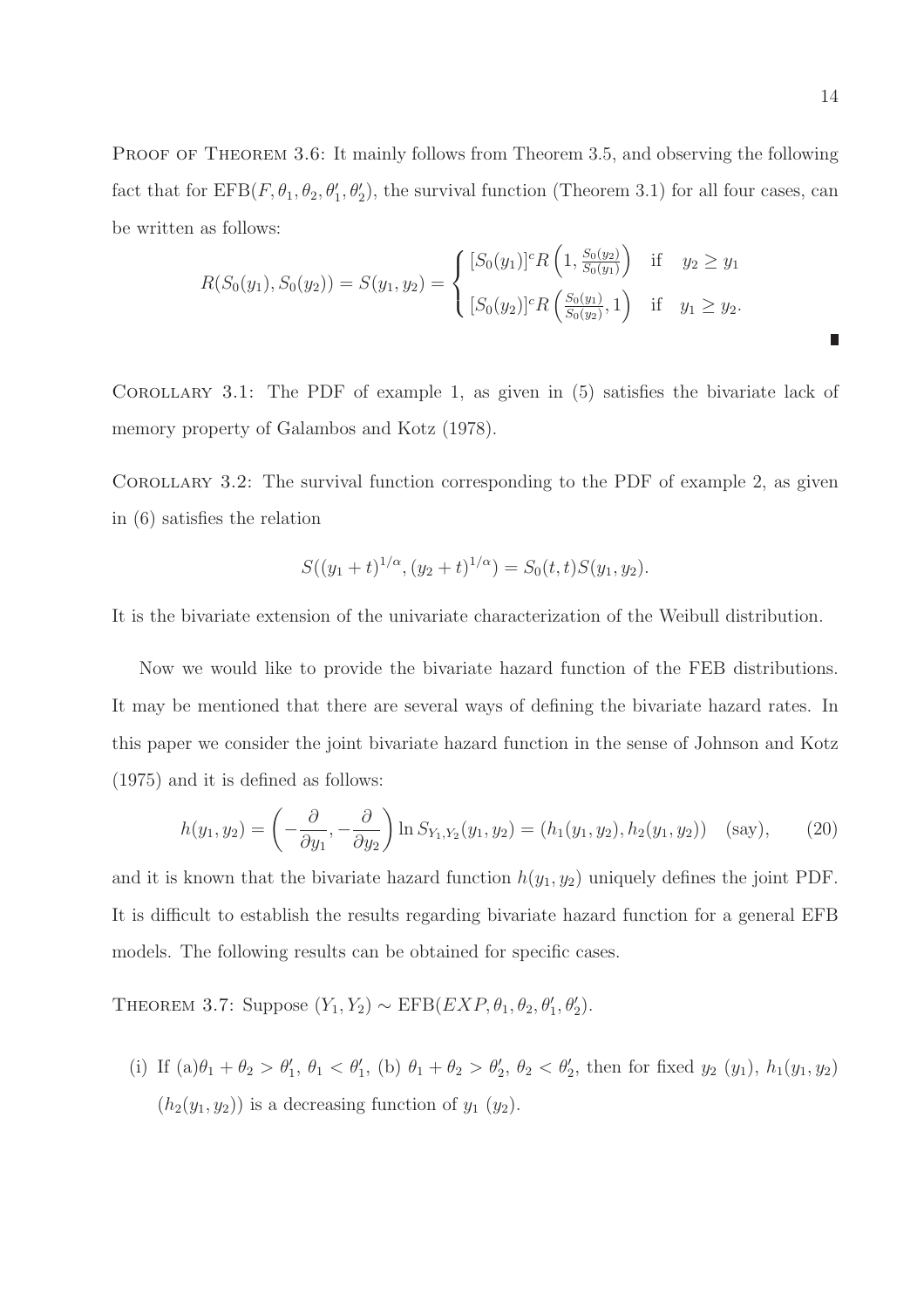(ii) If  $\theta'_1 > \theta_1 + \theta_2$  and  $\theta'_2 > \theta_1 + \theta_2$ , then for fixed  $y_2(y_1)$ ,  $h_1(y_1, y_2)$   $(h_2(y_1, y_2))$  is an increasing function of  $y_1$   $(y_2)$ .

PROOF: To prove (i), first consider the case  $y_1 > y_2$ . In this case after some calculation we can obtain

$$
h_1(y_1, y_2) = \frac{(\theta_1 + \theta_2)(\theta_1 - \theta_1')e^{-(\theta_1 + \theta_2 - \theta_1')y_1} + \theta_1'\theta_2e^{-(\theta_1 + \theta_2 - \theta_1')y_2}}{(\theta_1 - \theta_1')e^{-(\theta_1 + \theta_2 - \theta_1')y_1} + \theta_2e^{-(\theta_1 + \theta_2 - \theta_1')y_2}}
$$

Using condition (a), it can be easily shown that  $\frac{\partial h_1(y_1, y_2)}{\partial x_1}$  $\partial y_1$  $< 0$ , for fixed  $y_2 < y_1$ . Similarly, for  $y_1 < y_2$ , using condition (b), it can be shown that  $\frac{\partial h_2(y_1, y_2)}{\partial y_1}$  $\partial y_2$  $< 0$ , for fixed  $y_1 < y_2$ . Hence, the result follows. The proof of (ii) can be obtained along the same line.

THEOREM 3.8: Suppose  $(Y_1, Y_2) \sim \text{EFB}(WE(\alpha), \theta_1, \theta_2, \theta'_1, \theta'_2)$ .

- (i) If (a)  $\theta_1 + \theta_2 > \theta'_1$ ,  $\theta_1 < \theta'_1$ , (b)  $\theta_1 + \theta_2 > \theta'_2$ ,  $\theta_2 < \theta'_2$ , then for fixed  $y_2(y_1)$ ,  $h_1(y_1, y_2)$  $(h_2(y_1, y_2))$  is a decreasing function of  $y_1(y_2)$  for all  $\alpha > 0$ .
- (ii) If  $\theta'_1 > \theta_1 + \theta_2$  and  $\theta'_2 > \theta_1 + \theta_2$ , then for fixed  $y_2(y_1)$ ,  $h_1(y_1, y_2)$   $(h_2(y_1, y_2))$  is an increasing function of  $y_1$  ( $y_2$ ) for all  $\alpha > 0$ .

PROOF: The proof of Theorem 3.8 can be obtained from Theorem 3.7, by substituting  $u_1 = y_1^{\alpha}$ ,  $u_2 = y_2^{\alpha}$ , and observing the fact that  $\frac{\partial u_1}{\partial y_2}$  $\partial y_1$  $> 0$  and  $\frac{\partial u_2}{\partial x}$  $\partial y_2$  $> 0.$ 

THEOREM 3.9: Suppose  $(Y_1, Y_2) \sim \text{EFB}(LFR(\alpha), \theta_1, \theta_2, \theta'_1, \theta'_2)$ .

- (i) If (a)  $\theta_1 + \theta_2 > \theta'_1$ ,  $\theta_1 < \theta'_1$ , (b)  $\theta_1 + \theta_2 > \theta'_2$ ,  $\theta_2 < \theta'_2$ , then for fixed  $y_2(y_1)$ ,  $h_1(y_1, y_2)$  $(h_2(y_1, y_2))$  is a decreasing function of  $y_1(y_2)$  for all  $\alpha > 0$ .
- (ii) If  $\theta'_1 > \theta_1 + \theta_2$  and  $\theta'_2 > \theta_1 + \theta_2$ , then for fixed  $y_2(y_1)$ ,  $h_1(y_1, y_2)$   $(h_2(y_1, y_2))$  is an increasing function of  $y_1$  ( $y_2$ ) for all  $\alpha > 0$ .

.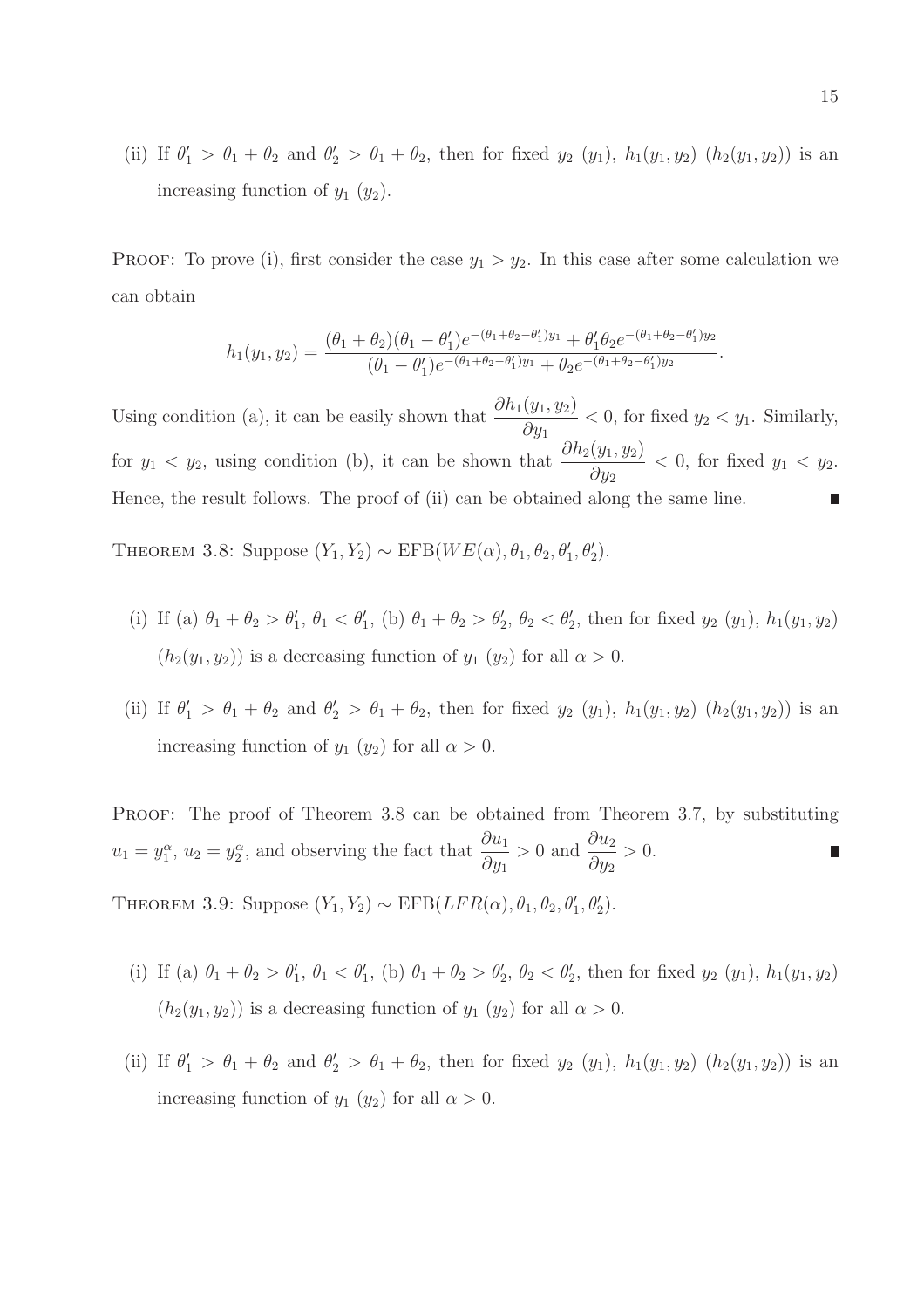PROOF: The proof of Theorem 3.9 can be obtained from Theorem 3.7, by substituting  $u_1 = y_1 + \alpha y_1^2$ ,  $u_2 = y_2 + y_2^2$ , and observing the fact that  $\frac{\partial u_1}{\partial y_2}$  $> 0$  and  $\frac{\partial u_2}{\partial x}$  $> 0.$ Π  $\partial y_1$  $\partial y_2$ 

THEOREM 3.10: If  $(Y_1, Y_2) \sim \text{EFB}(PAR(\alpha), \theta_1, \theta_2, \theta'_1, \theta'_2)$ , and (a)  $\theta_1 > \theta'_1$ , (b)  $\theta_2 > \theta'_2$ , then for fixed  $y_2(y_1)$ ,  $h_1(y_1, y_2)$   $(h_2(y_1, y_2))$  is an increasing function of  $y_1(y_2)$  for all  $0 < \alpha < 1$ .

PROOF: In this case also, the proof can be obtained in a routine manner. Consider the case  $y_1 > y_2$ , in this case after some calculation we can obtain

$$
h_1(y_1, y_2) = \frac{\alpha y_1^{\alpha-1}(\theta_1 + \theta_2)(\theta_1 - \theta_1')(1 + y^{\alpha})^{-(\theta_1 + \theta_2 + 1)} + \alpha y_1^{\alpha-1} \theta_1' \theta_2 (1 + y_2^{\alpha})^{-(\theta_1 + \theta_2 - \theta_1')} }{(\theta_1 - \theta_1')(1 + y_1^{\alpha})^{-(\theta_1 + \theta_2)} + \theta_2 (1 + y_2^{\alpha})^{-(\theta_1 + \theta_2 - \theta_1')} }.
$$

Using condition (a), it can be easily shown that  $\frac{\partial h_1(y_1, y_2)}{\partial x_1}$  $\partial y_1$  $< 0$ , for fixed  $y_2 < y_1$ . Similarly, for  $y_1 < y_2$ , using condition (b), it can be shown that  $\frac{\partial h_2(y_1, y_2)}{\partial y_1}$  $\partial y_2$  $< 0$ , for fixed  $y_1 < y_2$ . Hence, the result follows.

Now we mention how to generate samples from (1) based on the assumption that it is known how to generate samples from the proportional hazard class of distributions for any  $\alpha > 0$ . It may be noted that if the base line distribution/ survival function is easily invertible, then it is very simple to generate samples from the corresponding proportional hazard class of distribution for any  $\alpha > 0$ . The following algorithm can be used to generate samples from  $\text{EFB}(F,\theta_1,\theta_2,\theta_1',\theta_2')$ 

#### Algorithm:

• Generate  $u, v$  and  $w$  independently from a uniform  $(0, 1)$  distribution.

\n- If 
$$
u \leq \frac{\theta_1}{\theta_1 + \theta_2}
$$
, consider  $y_1 = S_0^{-1}((1 - v)^{1/\theta_1})$ , and  $y_2 = S_0^{-1}(S_0(y_1)(1 - w)^{1/\theta_2})$
\n- If  $u > \frac{\theta_1}{\theta_1 + \theta_2}$ , consider  $y_2 = S_0^{-1}((1 - v)^{1/\theta_2})$ , and  $y_1 = S_0^{-1}(S_0(y_2)(1 - w)^{1/\theta_1})$
\n

Therefore, it is immediate that the generation from the EFB model is quite straight forward when  $S_0^{-1}(\cdot)$  has explicit form, otherwise we need to solve it numerically. We will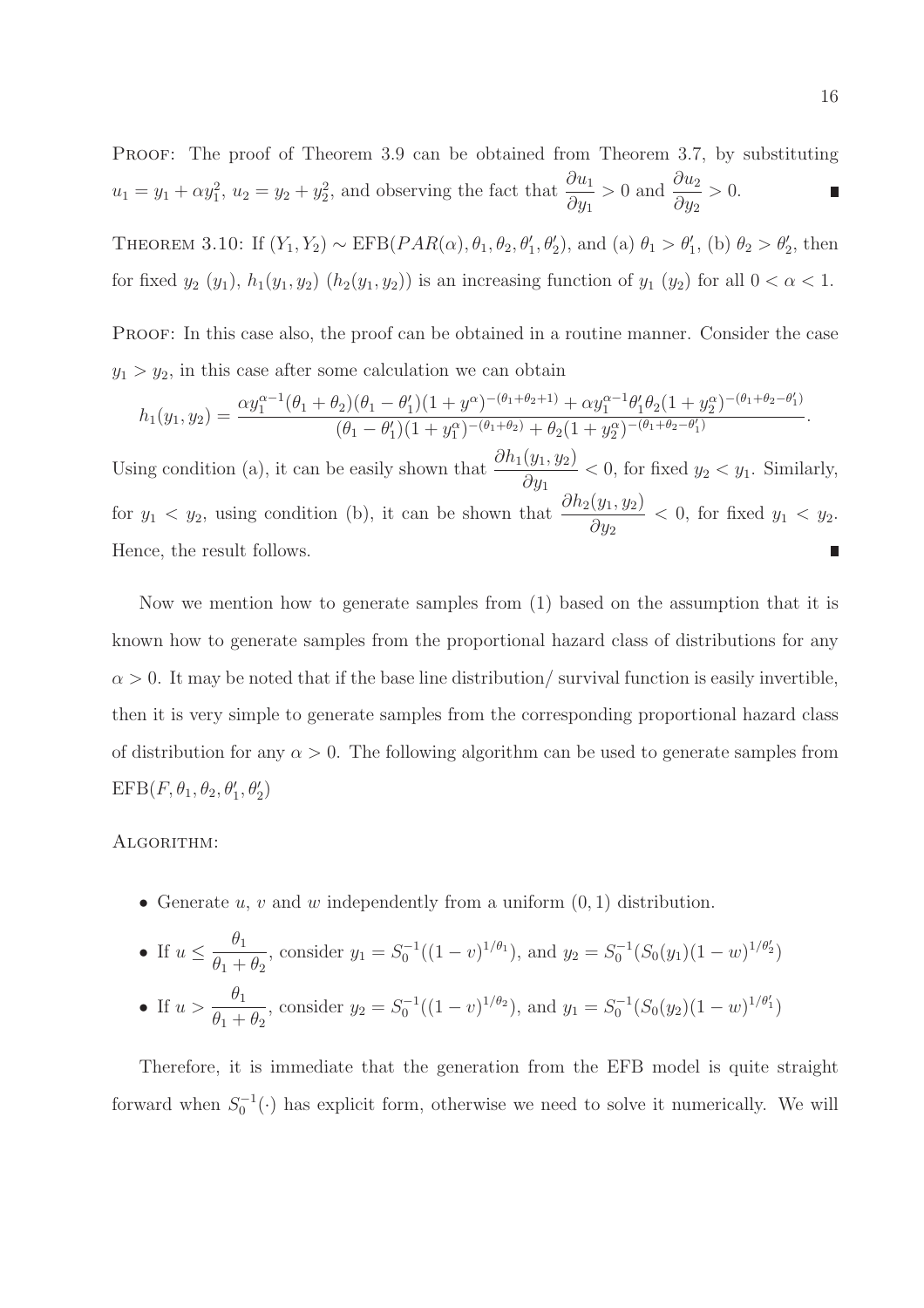now briefly discuss how it can be done in three different cases mentioned above. In all these cases,  $u, v$  and  $w$  are generated independently from a uniform  $(0, 1)$  distribution.

Example 1:

• If 
$$
u \le \frac{\theta_1}{\theta_1 + \theta_2}
$$
,  $y_1 = -\frac{1}{\theta_1} \ln(1 - v)$ , and  $y_2 = y_1 - \frac{1}{\theta'_2} \ln(1 - w)$   
\n• If  $u > \frac{\theta_1}{\theta_1 + \theta_2}$ ,  $y_2 = -\frac{1}{\theta_2} \ln(1 - v)$ , and  $y_1 = y_2 - \frac{1}{\theta'_1} \ln(1 - w)$ 

Example 2:

• If 
$$
u \le \frac{\theta_1}{\theta_1 + \theta_2}
$$
,  $y_1 = \left[ -\frac{1}{\theta_1} \ln(1 - v) \right]^{1/\alpha}$ , and  $y_2 = y_1 + \left[ -\frac{1}{\theta'_2} \ln(1 - w) \right]^{1/\alpha}$   
\n• If  $u > \frac{\theta_1}{\theta_1 + \theta_2}$ ,  $y_2 = \left[ -\frac{1}{\theta_2} \ln(1 - v) \right]^{1/\alpha}$ , and  $y_1 = y_2 + \left[ -\frac{1}{\theta'_1} \ln(1 - w) \right]^{1/\alpha}$ 

Example 3:

• If 
$$
u \le \frac{\theta_1}{\theta_1 + \theta_2}
$$
,  
\n $y_1 = \frac{-1 + \sqrt{1 - 4\alpha \ln(1 - v)/\theta_1}}{2\alpha}$  and  $y_2 = y_1 + \frac{-1 + \sqrt{1 - 4\widetilde{\alpha}_1 \ln(1 - w)/\widetilde{\theta}_2}}{2\widetilde{\alpha}_1}$ 

where

$$
\widetilde{\alpha}_1 = \frac{\alpha}{2\alpha y_1 + 1}
$$
 and  $\widetilde{\theta}_2 = (2\alpha y_1 + 1)\theta'_2$ 

• If 
$$
u > \frac{\theta_1}{\theta_1 + \theta_2}
$$
,  
\n $y_2 = \frac{-1 + \sqrt{1 - 4\alpha \ln(1 - v)/\theta_2}}{2\alpha}$  and  $y_1 = y_2 + \frac{-1 + \sqrt{1 - 4\alpha_2 \ln(1 - w)/\theta_1}}{2\alpha_2}$ 

where

$$
\widetilde{\alpha}_2 = \frac{\alpha}{2\alpha y_2 + 1}
$$
 and  $\widetilde{\theta}_1 = (2\alpha y_2 + 1)\theta'_1$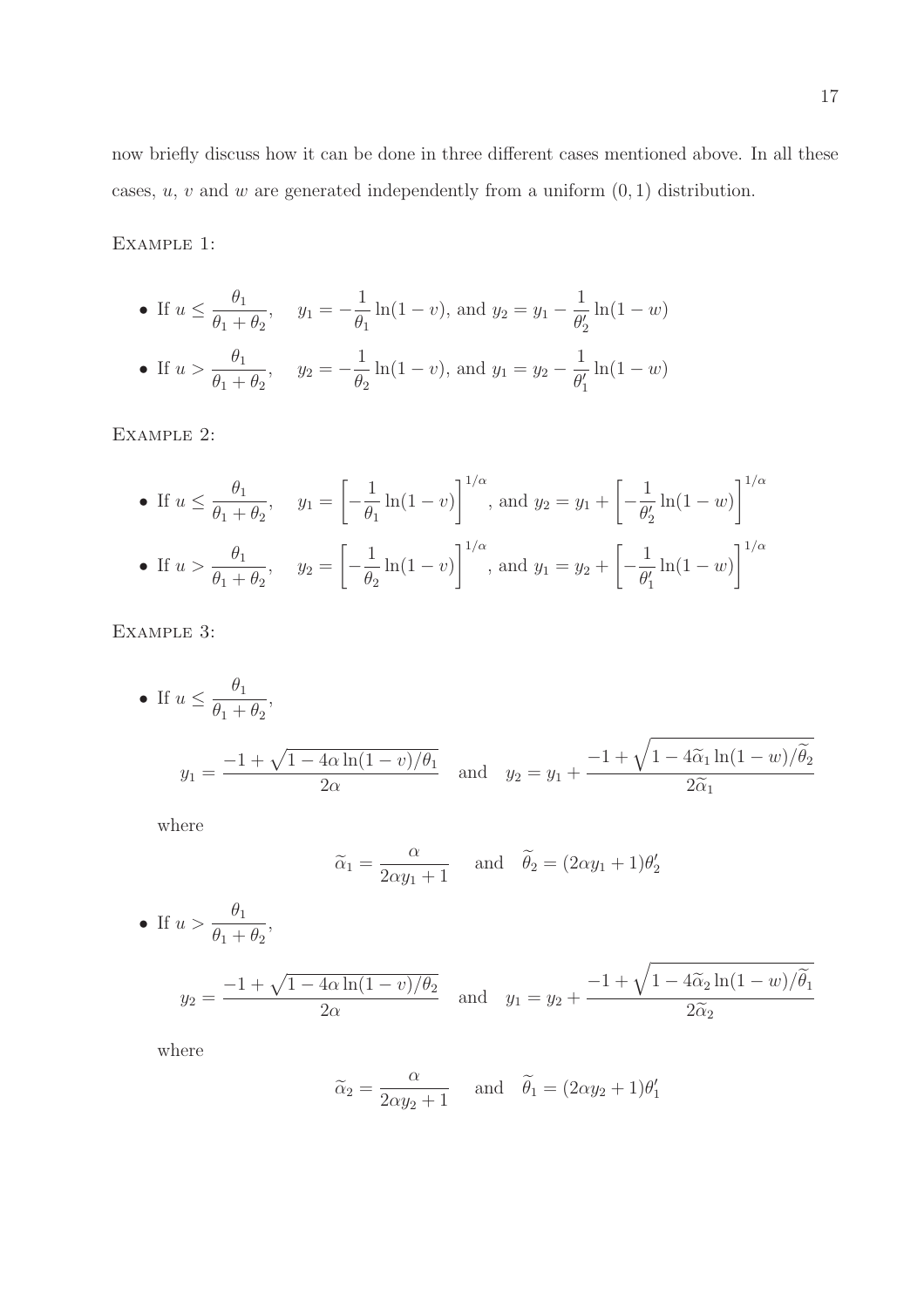Example 4:

• If 
$$
u \le \frac{\theta_1}{\theta_1 + \theta_2}
$$
,  $y_1 = [(1 - v)^{-1/\theta_1} - 1]^{1/\alpha}$ , and  $y_2 = [(1 + y_1^{\alpha})(1 - w)^{-1/\theta_2} - 1]^{1/\alpha}$   
\n• If  $u > \frac{\theta_1}{\theta_1 + \theta_2}$ ,  $y_2 = [(1 - v)^{-1/\theta_2} - 1]^{1/\alpha}$ , and  $y_1 = [(1 + y_2^{\alpha})(1 - w)^{-1/\theta_1} - 1]^{1/\alpha}$ 

From these examples, it is clear that if we know how to generate samples, from the base line distribution function, it is very easy to generate samples from the corresponding EFB models.

# 4 STATISTICAL INFERENCES

#### 4.1 Maximum Likelihood Estimators

In this section it is assumed we have a sample of size  $n, \{(y_{1i}, y_{2i}), i = 1, \dots, n\}$  from (1) and based on the sample we want to estimate the unknown parameters, and then discuss their properties.

First it is assumed that  $F_0(\cdot)$ , the base line distribution, is completely known, and therefore, we need to find the maximum likelihood estimators (MLEs) of the unknown parameters  $\theta_1, \theta_2, \theta'_1, \theta'_2$ . We use the following notations:  $I_1 = \{i; y_{1i} > y_{2i}\}, I_2 = \{i; y_{1i} < y_{2i}\}, n_1$  and  $n_2$  denote the number of elements in  $I_1$  and  $I_2$  respectively. Based on the observations, the log-likelihood function becomes;

$$
l(\theta_1, \theta_2, \theta'_1, \theta'_2) = n_1 \ln \theta'_1 + n_1 \ln \theta_2 + \theta'_1 \sum_{i \in I_1} \ln(S_0(y_{1i})) + (\theta_1 + \theta_2 - \theta'_1) \sum_{i \in I_1} \ln(S_0(y_{2i})) +
$$
  
\n
$$
n_2 \ln \theta_1 + n_2 \ln \theta'_2 + \theta'_2 \sum_{i \in I_2} \ln(S_0(y_{2i})) + (\theta_1 + \theta_2 - \theta'_2) \sum_{i \in I_2} \ln(S_0(y_{1i})) +
$$
  
\n
$$
\sum_{i \in I} \ln f_0(y_{1i}) + \sum_{i \in I} \ln f_0(y_{2i}) - \sum_{i \in I} \ln(S_0(y_{1i})) - \sum_{i \in I} \ln(S_0(y_{2i}))
$$
  
\n
$$
= n_2 \ln \theta_1 + \theta_1 (\sum_{i \in I_1} \ln(S_0(y_{2i})) + \sum_{i \in I_2} \ln(S_0(y_{1i}))) +
$$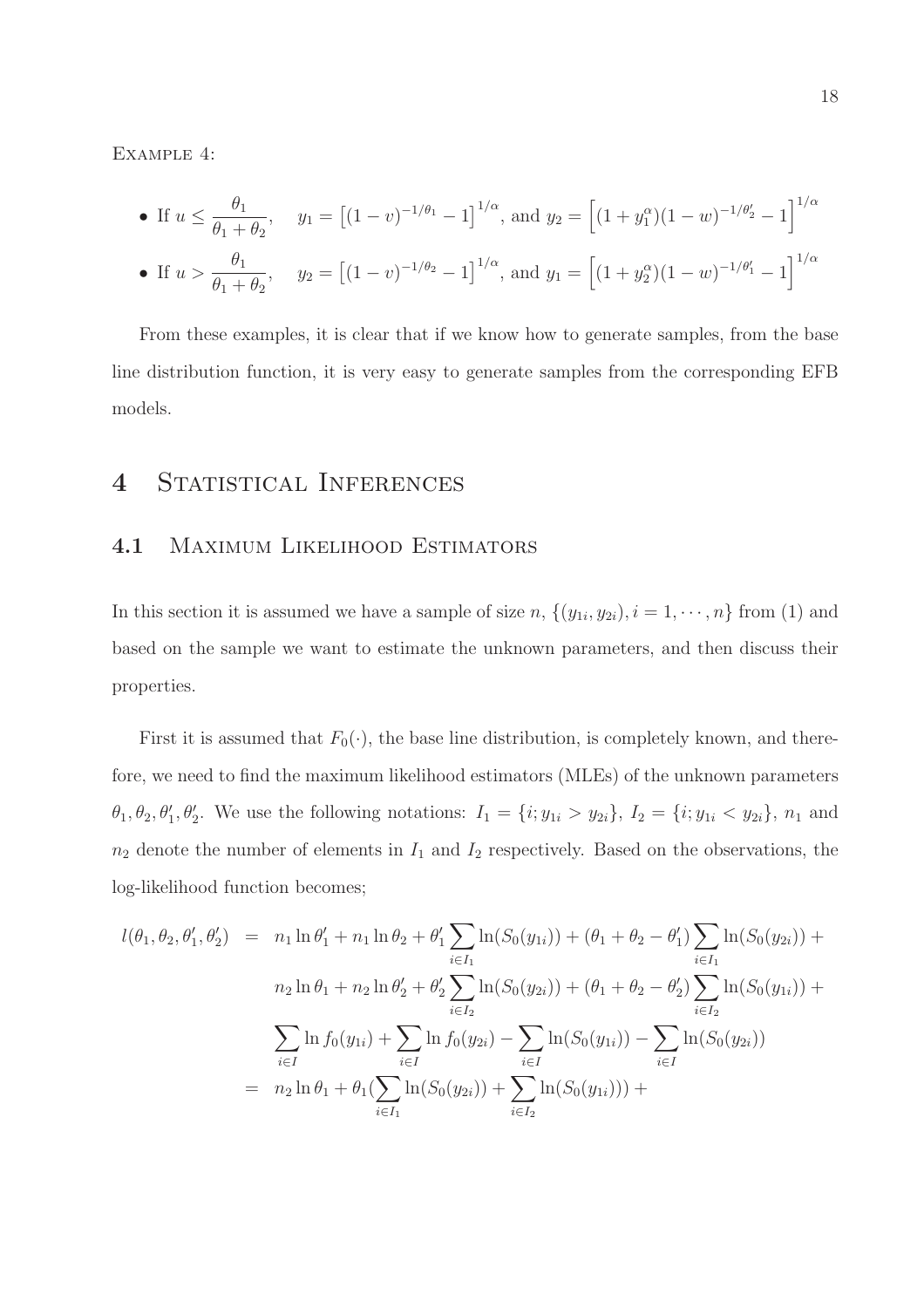$$
n_1 \ln \theta_2 + \theta_2(\sum_{i \in I_1} \ln(S_0(y_{2i})) + \sum_{i \in I_2} \ln(S_0(y_{1i}))) +
$$
  
\n
$$
n_1 \ln \theta'_1 + \theta'_1(\sum_{i \in I_1} \ln(S_0(y_{1i})) - \sum_{i \in I_1} \ln(S_0(y_{2i}))) +
$$
  
\n
$$
n_2 \ln \theta'_2 + \theta'_2(\sum_{i \in I_2} \ln(S_0(y_{2i})) - \sum_{i \in I_2} \ln(S_0(y_{1i}))) +
$$
  
\n
$$
\sum_{i \in I} \ln f_0(y_{1i}) + \sum_{i \in I} \ln f_0(y_{2i}) - \sum_{i \in I} \ln(S_0(y_{1i})) - \sum_{i \in I} \ln(S_0(y_{2i})).
$$
 (21)

It is clear that when  $n_1 = 0$  the MLE of  $\theta'_1$  does not exist, and similarly when  $n_2 = 0$ , the MLE of  $\theta_2'$  does not exist. Therefore, it is assumed that  $n_1 > 0$  and  $n_2 > 0$ . The MLEs of  $\theta_1, \theta_2, \theta'_1$  $'_{1}$  and  $\theta'_{2}$  $'_{2}$  can be obtained as

$$
\widehat{\theta}_1 = -\frac{n_2}{\sum_{i \in I_1} \ln S_0(y_{2i}) + \sum_{i \in I_2} \ln S_0(y_{1i})}
$$
\n
$$
\widehat{\theta}_2 = -\frac{n_1}{\sum_{i \in I_1} \ln S_0(y_{2i}) + \sum_{i \in I_2} \ln S_0(y_{1i})}
$$
\n
$$
\widehat{\theta}'_1 = -\frac{n_1}{\sum_{i \in I_1} \ln S_0(y_{1i}) - \sum_{i \in I_1} \ln S_0(y_{2i})}
$$
\n
$$
\widehat{\theta}'_2 = -\frac{n_2}{\sum_{i \in I_2} \ln S_0(y_{2i}) - \sum_{i \in I_2} \ln S_0(y_{1i})}.
$$

Now we discuss how to compute the MLEs of the unknown parameters for different examples provided in Section 2.

Example 1: In this case the base line distribution is completely know, therefore, the MLEs are as follows:

$$
\widehat{\theta}_1 = \frac{n_2}{\sum_{i \in I_1} y_{2i} + \sum_{i \in I_2} y_{1i}}, \quad \widehat{\theta}_2 = \frac{n_1}{\sum_{i \in I_1} y_{2i} + \sum_{i \in I_2} y_{1i}} \tag{22}
$$

$$
\widehat{\theta}'_1 = \frac{n_1}{\sum_{i \in I_1} (y_{1i} - y_{2i})}, \qquad \widehat{\theta}'_2 = \frac{n_2}{\sum_{i \in I_2} (y_{2i} - y_{1i})}.
$$
\n(23)

EXAMPLE 2: In this case if  $\alpha$  is known, the base line distribution is completely known. In that case the MLEs of the unknown parameters can be obtained as

$$
\widehat{\theta}_{1}(\alpha) = \frac{n_{2}}{\sum_{i \in I_{1}} y_{2i}^{\alpha} + \sum_{i \in I_{2}} y_{1i}^{\alpha}}, \quad \widehat{\theta}_{2}(\alpha) = \frac{n_{1}}{\sum_{i \in I_{1}} y_{2i}^{\alpha} + \sum_{i \in I_{2}} y_{1i}^{\alpha}} \tag{24}
$$

$$
\widehat{\theta}'_1(\alpha) = \frac{n_1}{\sum_{i \in I_1} (y_{1i}^{\alpha} - y_{2i}^{\alpha})}, \qquad \widehat{\theta}'_2(\alpha) = \frac{n_2}{\sum_{i \in I_2} (y_{2i}^{\alpha} - y_{1i}^{\alpha})}.
$$
\n(25)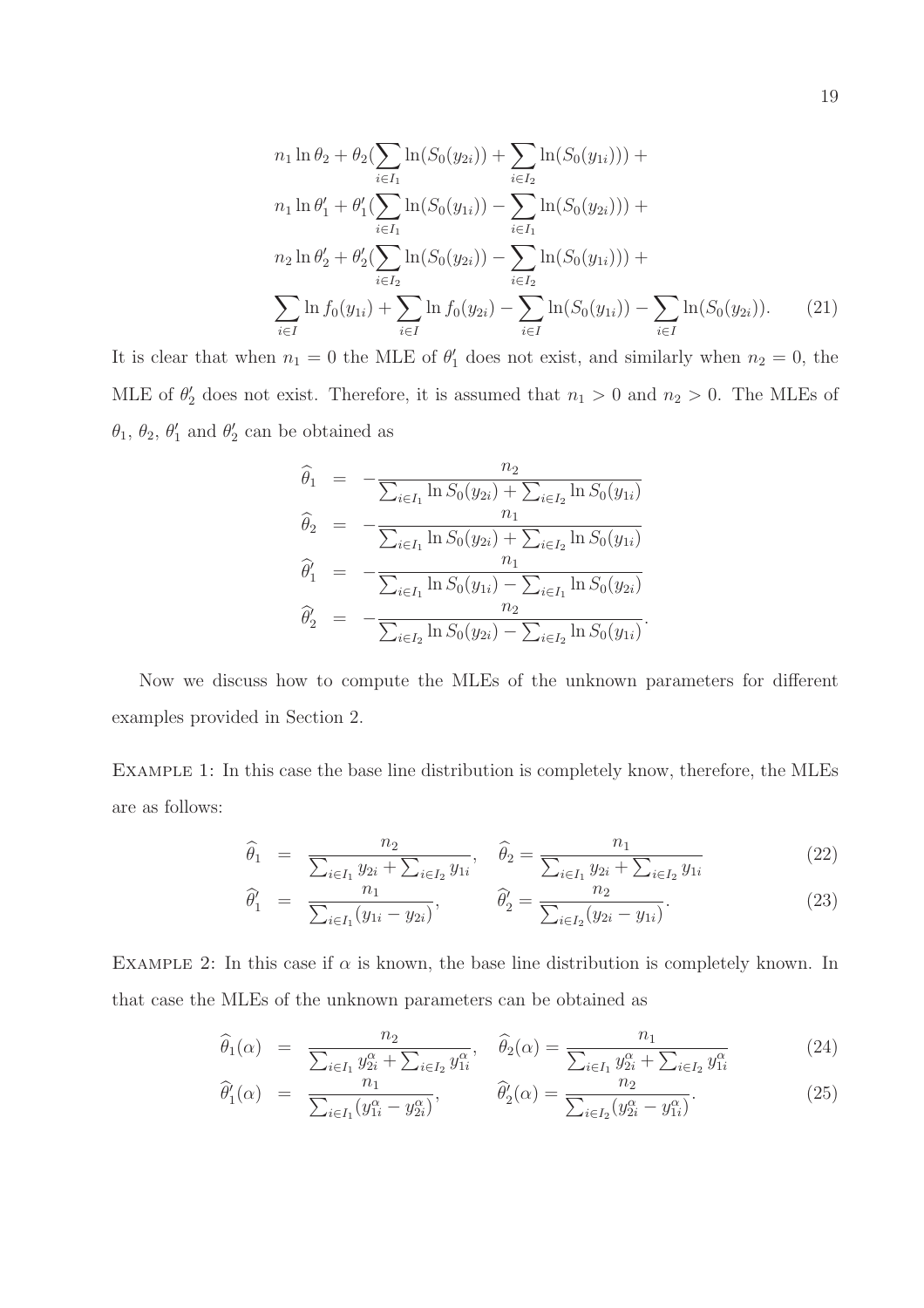Clearly, if  $\alpha$  is not known, first we obtain the MLE of  $\alpha$  by maximizing the profile loglikelihood function of  $\alpha$ , which without the additive constant is

$$
g(\alpha) = n_2 \ln \widehat{\theta}_1(\alpha) + n_1 \ln \widehat{\theta}_2(\alpha) + n_1 \ln \widehat{\theta}'_1(\alpha) + n_2 \ln \widehat{\theta}'_2(\alpha) + 2n \ln \alpha + \alpha \left( \sum_{i \in I} (\ln y_{1i} + \ln y_{2i}) \right).
$$
 (26)

The right hand side of (26) is a mixture of both convex and concave functions, hence, it is difficult to prove analytically that  $g(\alpha)$  is unimodal. But in all our numerical experiments it is observed empirically that  $g(\alpha)$  is unimodal. Hence, it has the unique maximum. Once the MLE of  $\alpha$  is obtained, the MLEs of  $\theta_1$ ,  $\theta_2$ ,  $\theta'_1$  $'_{1}$  and  $\theta'_{2}$  $\ell_2'$  can be obtained as  $\theta_1(\widehat{\alpha}), \theta_2(\widehat{\alpha}),$  $\widehat{\theta}'_1(\widehat{\alpha}), \widehat{\theta}'_2(\widehat{\alpha}),$  respectively.

EXAMPLE 3: In this case also, if  $\alpha$  is known, the MLEs of the unknown parameters can be obtained as

$$
\widehat{\theta}_1(\alpha) = \frac{n_2}{\sum_{i \in I_1} (y_{2i} + \alpha y_{2i}^2) + \sum_{i \in I_2} (y_{1i} + \alpha y_{1i}^2)},\tag{27}
$$

$$
\widehat{\theta}_{2}(\alpha) = \frac{n_{1}}{\sum_{i \in I_{1}} (y_{2i} + \alpha y_{2i}^{2}) + \sum_{i \in I_{2}} (y_{1i} + \alpha y_{1i}^{2})},
$$
\n(28)

$$
\widehat{\theta}'_1(\alpha) = \frac{n_1}{\sum_{i \in I_1} (y_{1i} - y_{2i} + \alpha(y_{1i}^2 - y_{2i}^2))},\tag{29}
$$

$$
\widehat{\theta}_2'(\alpha) = \frac{n_2}{\sum_{i \in I_2} (y_{2i} - y_{1i} + \alpha (y_{2i}^2 - y_{1i}^2))}.
$$
\n(30)

For unknown  $\alpha$  the profile log-likelihood function of  $\alpha$  without additive constant can be written as

$$
g(\alpha) = n_2 \ln \widehat{\theta}_1(\alpha) + n_1 \ln \widehat{\theta}_2(\alpha) + n_1 \ln \widehat{\theta}'_1(\alpha) + n_2 \ln \widehat{\theta}'_2(\alpha) + \sum_{i \in I} (\ln(1 + 2\alpha y_{1i}) + \ln(1 + 2\alpha y_{2i})) - \sum_{i=1}^n (y_{1i}^\alpha + y_{2i}^\alpha + \alpha (y_{1i}^2 + y_{2i}^2)).
$$
 (31)

In this also, it is observed empirically, that  $g(\alpha)$  is an unimodal function, and hence it has the unique maximum. Once the MLE of  $\alpha$  is obtained, the MLEs of  $\theta_1$ ,  $\theta_2$ ,  $\theta'_1$  $'_{1}$  and  $\theta'_{2}$  $_2'$  can be easily obtained as before;  $\hat{\theta}_1(\hat{\alpha}), \hat{\theta}_2(\hat{\alpha}), \hat{\theta}'_1(\hat{\alpha}), \hat{\theta}'_2(\hat{\alpha}),$  respectively.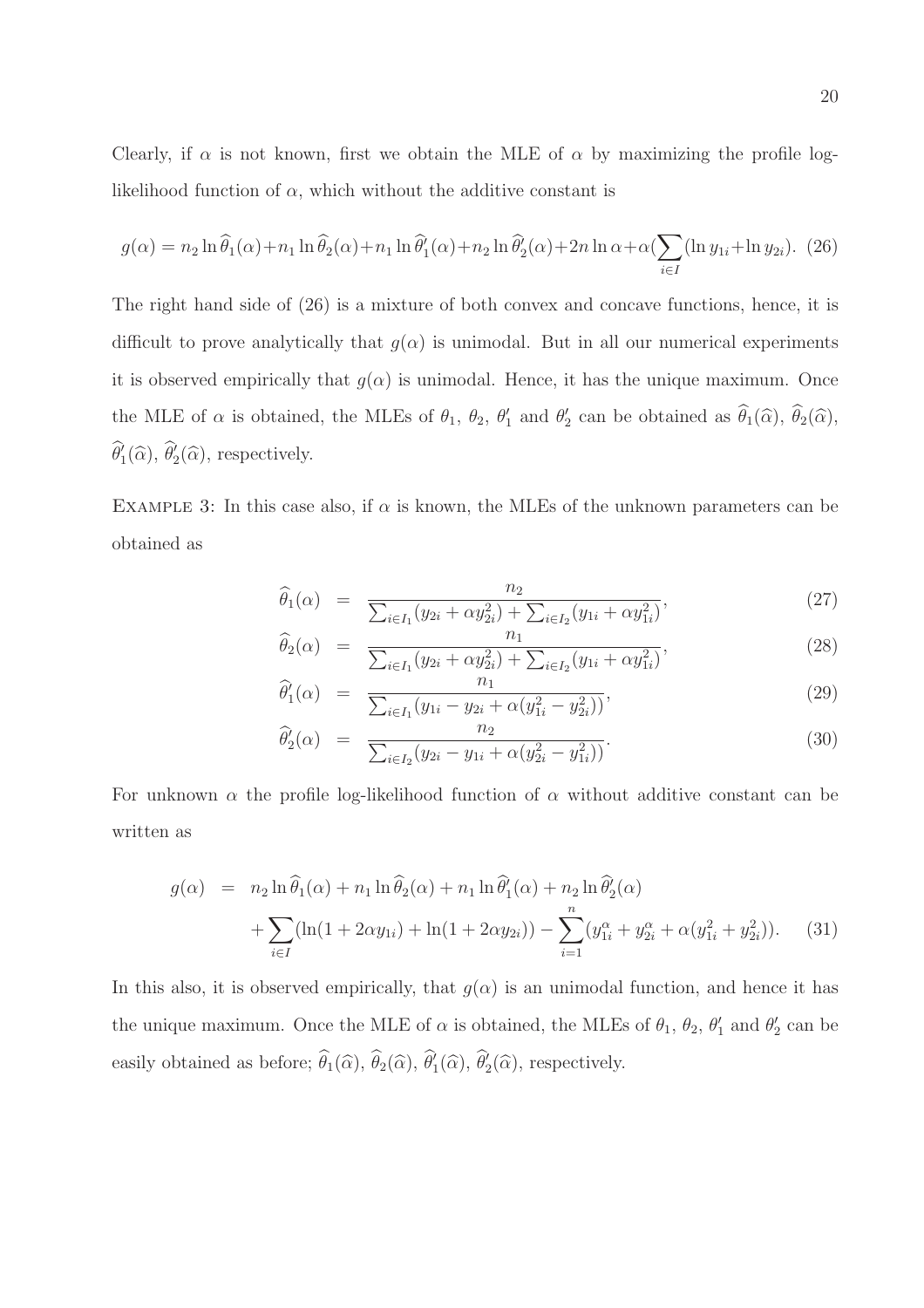EXAMPLE 4: If  $\alpha$  is known, the MLEs of the unknown parameters can be obtained as

$$
\widehat{\theta}_1(\alpha) = \frac{n_2}{\sum_{i \in I_1} \ln(1 + y_{2i}^{\alpha}) + \sum_{i \in I_2} \ln(1 + y_{1i}^{\alpha})},
$$
\n(32)

$$
\widehat{\theta}_2(\alpha) = \frac{n_1}{\sum_{i \in I_1} \ln(1 + y_{2i}^{\alpha}) + \sum_{i \in I_2} (1 + y_{1i}^{\alpha})},\tag{33}
$$

$$
\widehat{\theta}'_1(\alpha) = \frac{n_1}{\sum_{i \in I_1} (\ln(1 + y_{1i}^{\alpha}) - \ln(1 + y_{2i}^{\alpha}))},\tag{34}
$$

$$
\widehat{\theta}'_2(\alpha) = \frac{n_2}{\sum_{i \in I_2} (\ln(1 + y_{2i}^{\alpha}) - \ln(1 + y_{1i}^{\alpha}))}.
$$
\n(35)

For unknown  $\alpha$  the profile log-likelihood function of  $\alpha$  without additive constant can be written as

$$
g(\alpha) = n_2 \ln \hat{\theta}_1(\alpha) + n_1 \ln \hat{\theta}_2(\alpha) + n_1 \ln \hat{\theta}'_1(\alpha) + n_2 \ln \hat{\theta}'_2(\alpha) + 2n \ln \alpha
$$
  
+ (\alpha - 1)  $\sum_{i \in I} (\ln y_{1i} + \ln y_{2i}) - \sum_{i=1}^n (\ln(1 + y_{1i}^{\alpha}) + \ln(1 + y_{2i}^{\alpha})).$  (36)

In this also, it is observed empirically, that  $g(\alpha)$  is an unimodal function, and hence it has the unique maximum. Once the MLE of  $\alpha$  is obtained, the MLEs of  $\theta_1$ ,  $\theta_2$ ,  $\theta'_1$  $'_{1}$  and  $\theta'_{2}$  $'_2$  can be easily obtained as before;  $\hat{\theta}_1(\hat{\alpha}), \hat{\theta}_2(\hat{\alpha}), \hat{\theta}'_1(\hat{\alpha}), \hat{\theta}'_2(\hat{\alpha}),$  respectively.

Now we will discuss the properties of the MLEs. This is a regular family of distributions. Therefore, the MLEs will be asymptotically normally distributed, and the asymptotic variance will be the negative inverse of the expected Fisher information matrix, which can be expressed as follows:

Example 1: When the base line distribution is completely known, the model has four unknown parameters. In this case the negative of the expected Fisher information matrix is θ2

$$
I_1 = \begin{bmatrix} \frac{\theta_2}{\theta_1^2(\theta_1 + \theta_2)} & 0 & 0 & 0\\ 0 & \frac{\theta_1}{\theta_2^2(\theta_1 + \theta_2)} & 0 & 0\\ 0 & 0 & \frac{\theta_1}{\theta_1^2(\theta_1 + \theta_2)} & 0\\ 0 & 0 & 0 & \frac{\theta_2}{\theta_2^2(\theta_1 + \theta_2)} \end{bmatrix}
$$
(37)

Examples 2-4: In all these cases the base line distribution has also one parameter. Therefore, all the models have total five unknown parameters. In this case the negative of the expected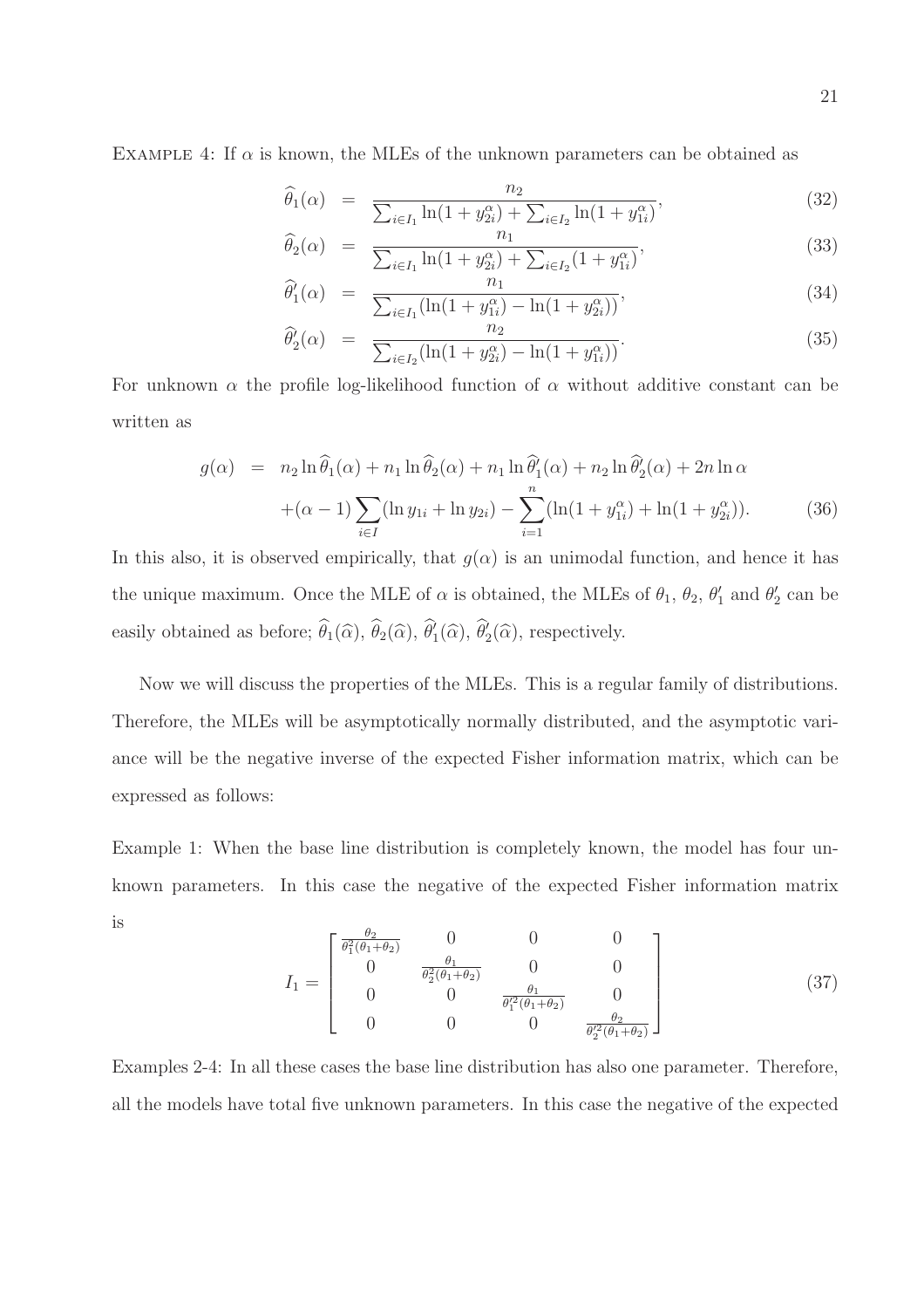Fisher information matrix in each case can be expressed as follows:

$$
I_2 = \begin{bmatrix} \frac{\theta_2}{\theta_1^2(\theta_1 + \theta_2)} & 0 & 0 & 0 & h_1 \\ 0 & \frac{\theta_1}{\theta_2^2(\theta_1 + \theta_2)} & 0 & 0 & h_2 \\ 0 & 0 & \frac{\theta_1}{\theta_1^2(\theta_1 + \theta_2)} & 0 & h_3 \\ 0 & 0 & 0 & \frac{\theta_2}{\theta_2^2(\theta_1 + \theta_2)} & h_4 \\ h_1 & h_2 & h_3 & h_4 & h_5 \end{bmatrix},
$$
(38)

where  $h_j$ 's cannot be obtained in explicit forms, they can be obtained in terms of integration. The expressions of  $h_1, \ldots, h_5$ , are provided in the appendix.

# 4.2 TESTING OF HYPOTHESIS

In a load sharing system, one of the natural questions is whether the failure of one component results in a change in the lifetime distribution of the other component or not. In this respect we consider the following testing of hypothesis problem:

$$
H_0: \theta_1 = \theta'_1, \theta_2 = \theta'_2, \quad \text{vs.} \quad H_1: \text{At least one is different.} \tag{39}
$$

We propose to use the likelihood ratio test to test  $H_0$  vs.  $H_1$  as given in (39). First, we provide the MLEs of the unknown parameters under  $H_0$ , in all the three cases considered.

Example 1:

$$
\widehat{\theta}_{10} = \frac{n}{\sum_{i \in I} y_{1i}}, \text{ and } \widehat{\theta}_{20} = \frac{n}{\sum_{i \in I} y_{2i}}.
$$

EXAMPLE 2: For fixed  $\alpha$ , the MLEs of  $\theta_1$  and  $\theta_2$  can be obtained as follows:

$$
\widehat{\theta}_{10}(\alpha) = \frac{n}{\sum_{i \in I} y_{1i}^{\alpha}}, \text{ and } \widehat{\theta}_{20}(\alpha) = \frac{n}{\sum_{i \in I} y_{2i}^{\alpha}}.
$$

The MLE of  $\alpha$  can be obtained by maximizing the profile log-likelihood function of  $\alpha$  as given below:

$$
g_0(\alpha) = n \ln \widehat{\theta}_{10}(\alpha) + n \ln \widehat{\theta}_{20}(\alpha) + 2n \ln \alpha + \alpha \left( \sum_{i \in I} (\ln y_{1i} + \ln y_{2i}) \right). \tag{40}
$$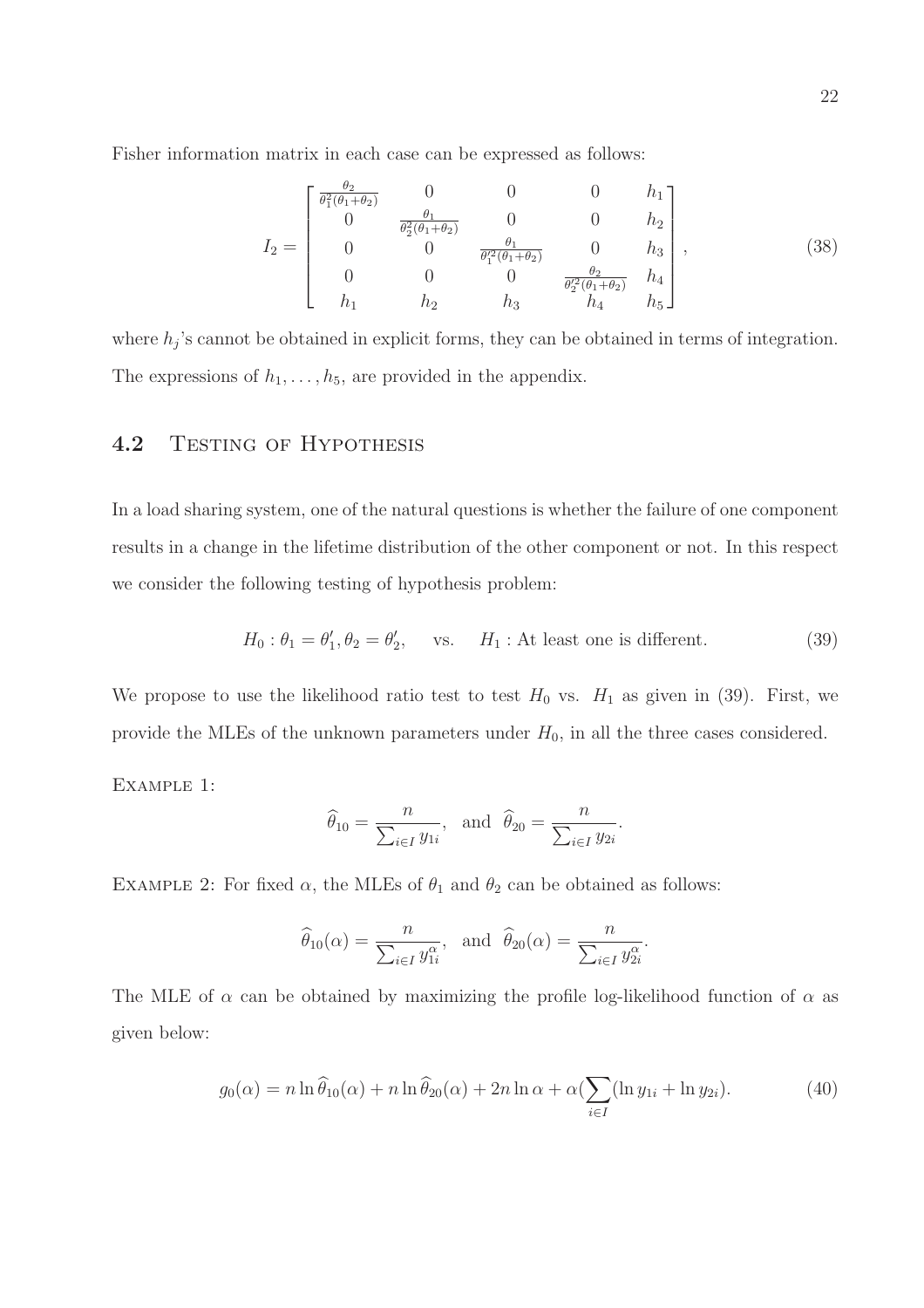Once the MLE of  $\alpha$ ,  $\hat{\alpha}_0$ , is obtained by maximizing (40), the MLEs of  $\theta_1$  and  $\theta_2$  can be obtained as  $\widehat{\theta}_{10}(\widehat{\alpha}_0)$  and  $\widehat{\theta}_{20}(\widehat{\alpha}_0)$ 

#### Example 3:

For fixed  $\alpha$ , the MLEs of  $\theta_1$  and  $\theta_2$  can be obtained as follows:

$$
\widehat{\theta}_{10}(\alpha) = \frac{n}{\sum_{i \in I} (y_{1i} + \alpha y_{1i}^2)}, \text{ and } \widehat{\theta}_{20}(\alpha) = \frac{n}{\sum_{i \in I} (y_{2i} + \alpha y_{2i}^2)}.
$$

The MLE of  $\alpha$  can be obtained by maximizing the profile log-likelihood function of  $\alpha$  as given below:

$$
g_0(\alpha) = n \ln \hat{\theta}_{10}(\alpha) + n \ln \hat{\theta}_{20}(\alpha) + \sum_{i \in I} (\ln(1 + 2\alpha y_{1i}) + \ln(1 + 2\alpha y_{2i})). \tag{41}
$$

Once  $\hat{\alpha}_0$ , the MLE of  $\alpha$ , is obtained by maximizing (41), the MLEs of  $\theta_1$  and  $\theta_2$  can be obtained as  $\widehat{\theta}_{10}(\widehat{\alpha}_0)$  and  $\widehat{\theta}_{20}(\widehat{\alpha}_0)$ 

#### Example 4:

For fixed  $\alpha$ , the MLEs of  $\theta_1$  and  $\theta_2$  can be obtained as follows:

$$
\widehat{\theta}_{10}(\alpha) = \frac{n}{\sum_{i \in I} \ln(1 + y_{1i}^{\alpha})}, \text{ and } \widehat{\theta}_{20}(\alpha) = \frac{n}{\sum_{i \in I} \ln(1 + y_{2i}^{\alpha})}.
$$

The MLE of  $\alpha$  can be obtained by maximizing the profile log-likelihood function of  $\alpha$  as given below:

$$
g_0(\alpha) = n \ln \widehat{\theta}_{10}(\alpha) + n \ln \widehat{\theta}_{20}(\alpha) + 2n \ln \alpha + (\alpha - 1) \sum_{i \in I} (\ln y_{1i} + \ln y_{2i})
$$

$$
- \sum_{i \in I} (\ln(1 + y_{1i}^{\alpha}) + \ln(1 + y_{2i}^{\alpha})). \tag{42}
$$

Once  $\hat{\alpha}_0$ , the MLE of  $\alpha$ , is obtained by maximizing (42), the MLEs of  $\theta_1$  and  $\theta_2$  can be obtained as  $\widehat{\theta}_{10}(\widehat{\alpha}_0)$  and  $\widehat{\theta}_{20}(\widehat{\alpha}_0)$ 

Once the MLEs under  $H_0$  are obtained, the likelihood ratio test can be easily obtained to test  $H_0$  vs.  $H_1$  as given in (39).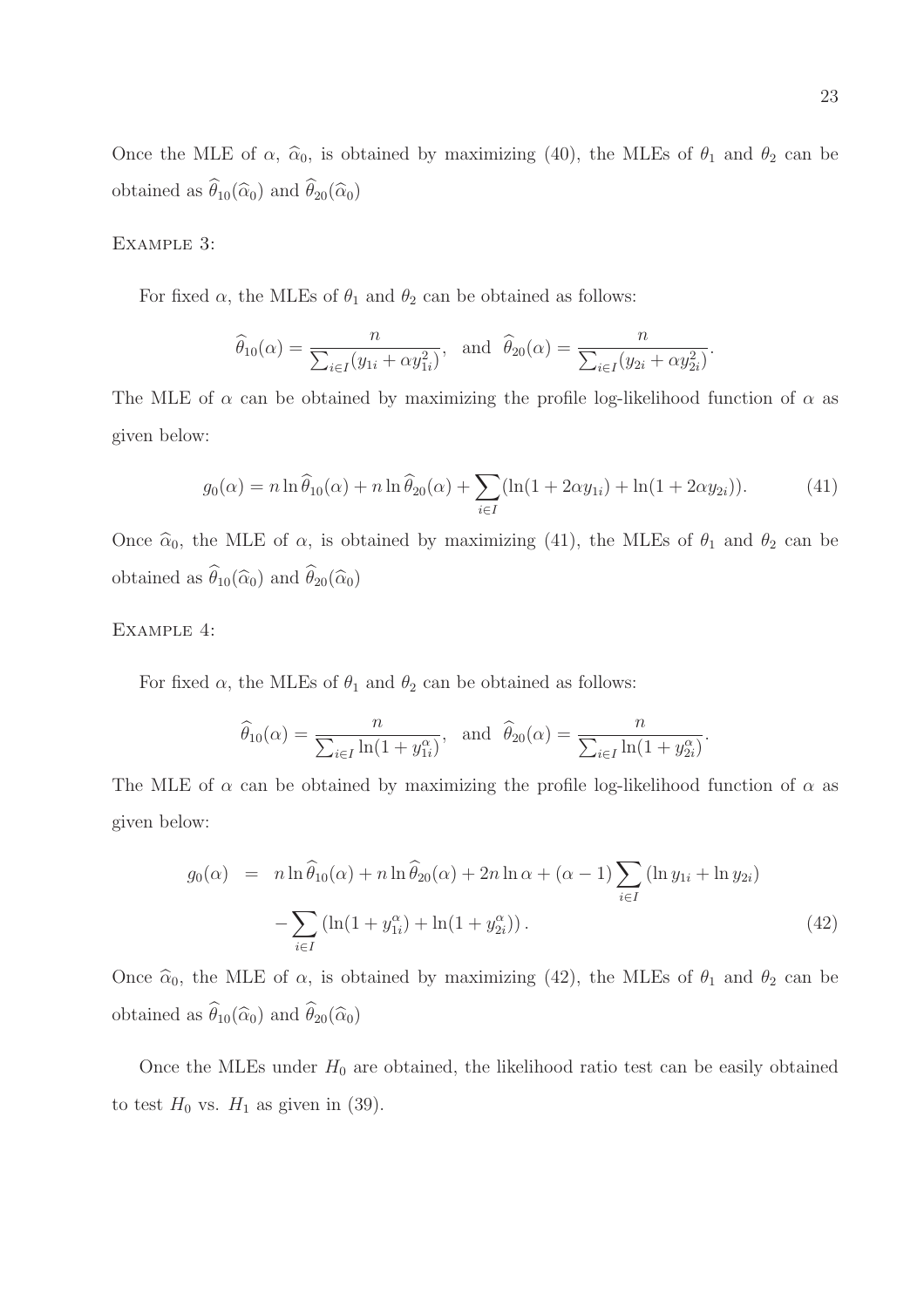# 5 Data Analysis

In this section we analyze one data set consists of three star players in a basketball team. The data set is obtained from the Basketball Association franchise Boston Celtics obtained during the second half of the 2001-2002 session. The data set is presented in the following Table 1. The data set represents the game times for each player's second personal foul for

| Game | Player | Player | Player | Game           | Player | Player | Player |
|------|--------|--------|--------|----------------|--------|--------|--------|
|      |        | П      | Ш      |                |        | П      | Ш      |
| 1    | 21.02  | 30.22  | 43.43  | $\overline{2}$ | 24.25  | 45.54  | 17.19  |
| 3    | 6.56   | 19.47  | 23.28  | $\overline{4}$ | 15.35  | 16.37  | 25.40  |
| 5    | 39.08  | 30.32  | 43.53  | 6              | 16.20  | 4.16   | 39.52  |
|      | 34.59  | 46.44  | 16.33  | 8              | 19.10  | 38.40  | 20.17  |
| 9    | 28.22  | 37.43  | 25.41  | 10             | 32.00  | 45.52  | 39.11  |
| 11   | 11.25  | 19.09  | 11.59  | 12             | 17.39  | 25.43  | 22.51  |
| 13   | 28.47  | 31.15  | 2.41   | 14             | 23.42  | 31.28  | 40.03  |
| 15   | 42.06  | 23.21  | 45.36  | 16             | 28.51  | 33.59  | 16.20  |
| 17   | 34.56  | 32.53  | 40.44  | 18             | 40.33  | 15.35  | 28.33  |
| 19   | 27.56  | 46.21  | 28.05  | 20             | 9.54   | 36.21  | 28.12  |
| 21   | 27.09  | 11.11  | 23.33  | 22             | 40.36  | 33.21  | 17.04  |
| 23   | 41.44  | 36.28  | 19.13  | 24             | 32.23  | 8.17   | 41.27  |
| 25   | 7.53   | 37.31  | 13.43  | 26             | 28.34  | 35.58  | 41.48  |
| 27   | 26.32  | 28.02  | 29.33  | 28             | 30.47  | 40.40  | 42.13  |

Table 1: Time until second foul for the three star players

that particular game, in which all the three players have participated and committed at least two fouls at the end.

Kvam and Pena (2003) first analyzed this data set, see also Kvam and Pena (2005). Later Deshpande et al. (2007) also analyzed this same data set. It is expected that once a player committed at least two fouls the player may be out of the game for some time, and due to this reason the foul rate of the other star players might change. Kvam and Pena (2003) conjectured that once a star player committed two fouls, the foul rate of the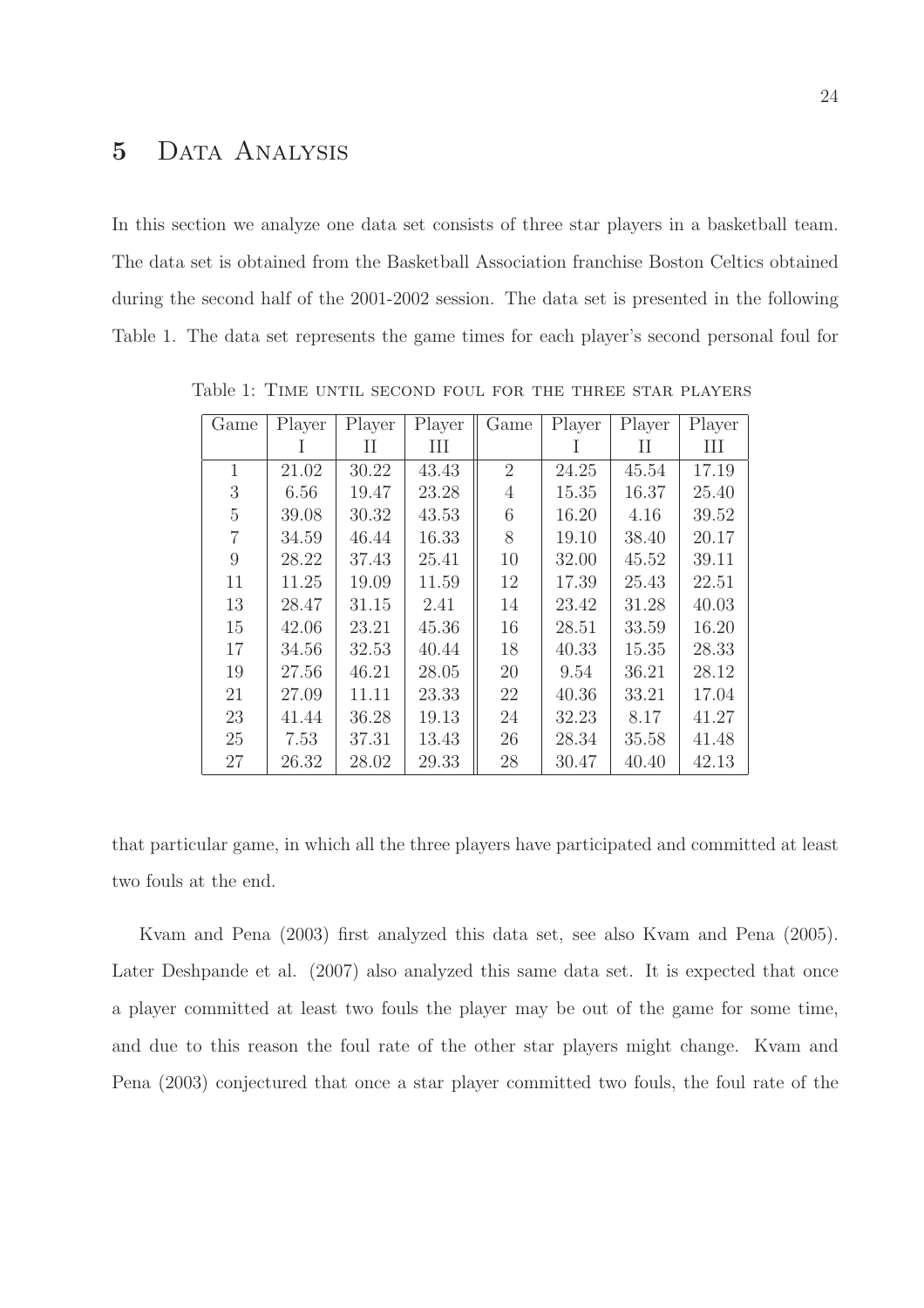other star players changes. Kvam and Pena (2003) assumed that the three star players compose a system, where as Deshpande et al. (2007) assumed that any two star players compose a system. We follow the approach of Deshpande et al. (2007), i.e. any two star players compose a system. We analyze the data set assuming three different systems namely, System I: (Player I, Player II), System II: (Player I, Player III) and System III: (Player II, Player III) respectively.

#### SYSTEM I (PLAYER I & PLAYER II):

EXPONENTIAL: The MLEs of  $\theta_1$ ,  $\theta_2$ ,  $\theta'_1$  $'_{1}$  and  $\theta'_{2}$  $\hat{\theta}_1 = 3.0933, \ \hat{\theta}_2 = 1.4652, \ \hat{\theta}'_1 = 7.5624$ and  $\hat{\theta}'_2 = 8.4909$ . The associated 95% confidence intervals are (1.072, 5.103), (0.815, 2.132), (4.158, 10.963) and (3.304, 13.682) respectively.

WEIBULL: The MLEs of the different parameters in this case are  $\hat{\alpha} = 3.0071, \hat{\theta}_1 = 42.2983$ ,  $\widehat{\theta}_2 = 20.0360, \widehat{\theta}'_1 = 33.4448, \widehat{\theta}'_2 = 31.7244$ . and the associated confidence intervals are (1.8639, 4.1503), (23.3107, 61.2859), (10.7908, 29.2812), (17.2735, 49.6161) respectively.

LINEAR FAILURE RATE: The MLEs of the different parameters in this case are  $\hat{\alpha} = 0.5515$ ,  $\hat{\theta}_1 = 2.7047$ ,  $\hat{\theta}_2 = 1.2812$ ,  $\hat{\theta}'_1 = 5.8915$  and  $\hat{\theta}'_2 = 6.4637$ . The associated confidence intervals are as follows: (0.3202, 0.7828), (1.3634, 4.0460), (.6958, 1.8666), (3.1350, 8.6430), (3.3919, 9.5355) respectively.

PARETO III: The MLEs of the different parameters in this case are  $\hat{\alpha} = 2.9396, \hat{\theta}_1 =$ 35.6781,  $\hat{\theta}_2 = 19.8212$ ,  $\hat{\theta}'_1 = 21.7844$  and  $\hat{\theta}'_2 = 31.0153$ . The associated confidence intervals are as follows: (1.9282, 3.9510), (24.4770, 46.8792), (13.8756, 25.7668), (15.5298, 28.0390), (20.7605, 41.2701) respectively.

Now the natural question is how well these distributions fit the bivariate data set. Unfortunately, it is well known that although we have several satisfactory goodness of fit tests for the univariate case, but for the bivariate case except for the bivariate normal distribution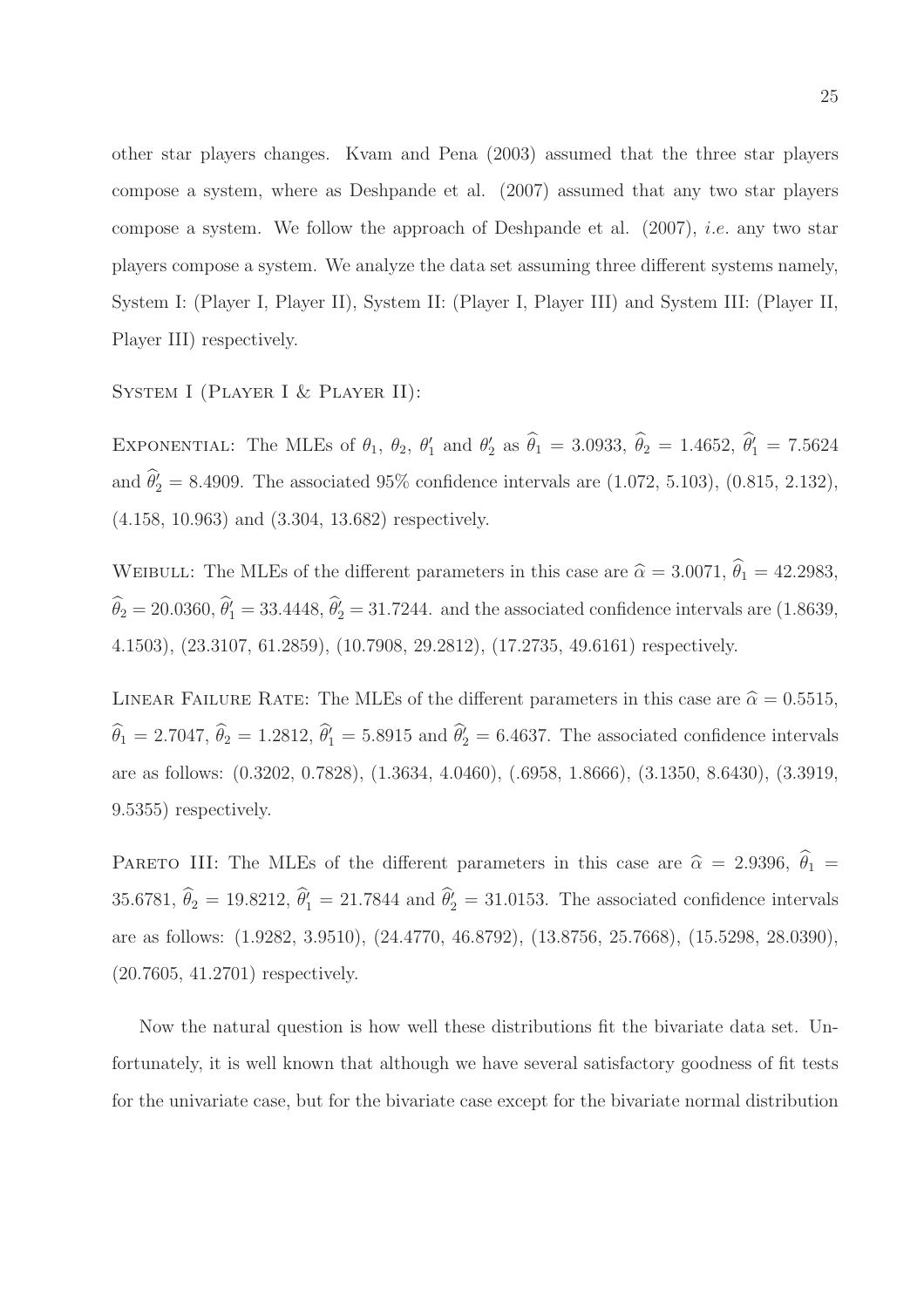there does not exist any satisfactory goodness of fit test. Due to this reason, we test the marginals (Theorem 3.3) and also the maximum (Theorem 3.2) of the two observations. We report the results for the Kolmogorov-Smirnov distances and also the associated  $p$  values in Table 2. From Table 2 it is clear that the EFB model with Weibull base line survival function works the best among the three EFB models, and since all the  $p$  values are very high, it indicates that we cannot reject the null hypothesis that the data of System-I are coming from a EFB model with Weibull base line survival function.

Table 2: KOLMOGOROV-SMIRNOV DISTANCES AND THE ASSOCIATED  $p$  values for Sys-TEM I.

| Variable           | Exponential |        | Weibull                    |        | LFR.   |          | Pareto               |              |
|--------------------|-------------|--------|----------------------------|--------|--------|----------|----------------------|--------------|
|                    | K-S         |        | $K-S$                      |        | $K-S$  |          | $K-S$                |              |
| Y 1                | 0.2709      | 0.0323 | 0.1287                     | 0.7430 | 0.2480 | 0.0638   | $0.1876 \mid 0.3778$ |              |
|                    | 0.2533      | 0.0550 | $0.1322$   0.7120          |        | 0.2416 | $0.0762$ | 0.2011               | $\pm 0.2054$ |
| $\max\{Y_1, Y_2\}$ | 0.2654      |        | $0.0455$   0.1389   0.7345 |        | 0.2456 | 0.0712   | 0.2166               | 0.1765       |

#### System II (Player I & Player III)

EXPONENTIAL: The MLEs are  $\hat{\theta}_1 = 3.1387$ ,  $\hat{\theta}_2 = 1.4867$ ,  $\hat{\theta}'_1 = 7.0373$  and  $\hat{\theta}'_2 = 10.6621$ . The associated 95% confidence intervals are: (1.6848, 4.5926), (0.8633, 2.1101), (3.5806, 10.4940), (5.3209, 16.0033) respectively.

WEIBULL: The MLEs of the different parameters are  $\hat{\alpha} = 2.7218$ ,  $\hat{\theta}_1 = 29.8836$ ,  $\hat{\theta}_2 = 14.1554$ ,  $\widehat{\theta}'_1 = 26.0310$  and  $\widehat{\theta}'_2 = 32.4743$ . The associated 95% confidence intervals are: (1.4066, 4.0370), (19.6691, 40.0981), (7.9006, 20.4102), (14.7725, 37.2895) respectively.

LINEAR FAILURE RATE: The MLEs of the different parameters are  $\hat{\alpha} = 0.5108, \hat{\theta}_1 =$ 2.7718,  $\hat{\theta}_2 = 1.3129$ ,  $\hat{\theta}'_1 = 5.5991$  and  $\hat{\theta}'_2 = 8.2852$ . The associated 95% confidence intervals are (0.2976, 0.7240), (1.4573, 4.0863), (0.7340, 1.8918), (3.2512, 7.9470) respectively.

PARETO III: The MLEs of the different parameters in this case are  $\hat{\alpha} = 2.4320, \hat{\theta}_1 = 13.7189,$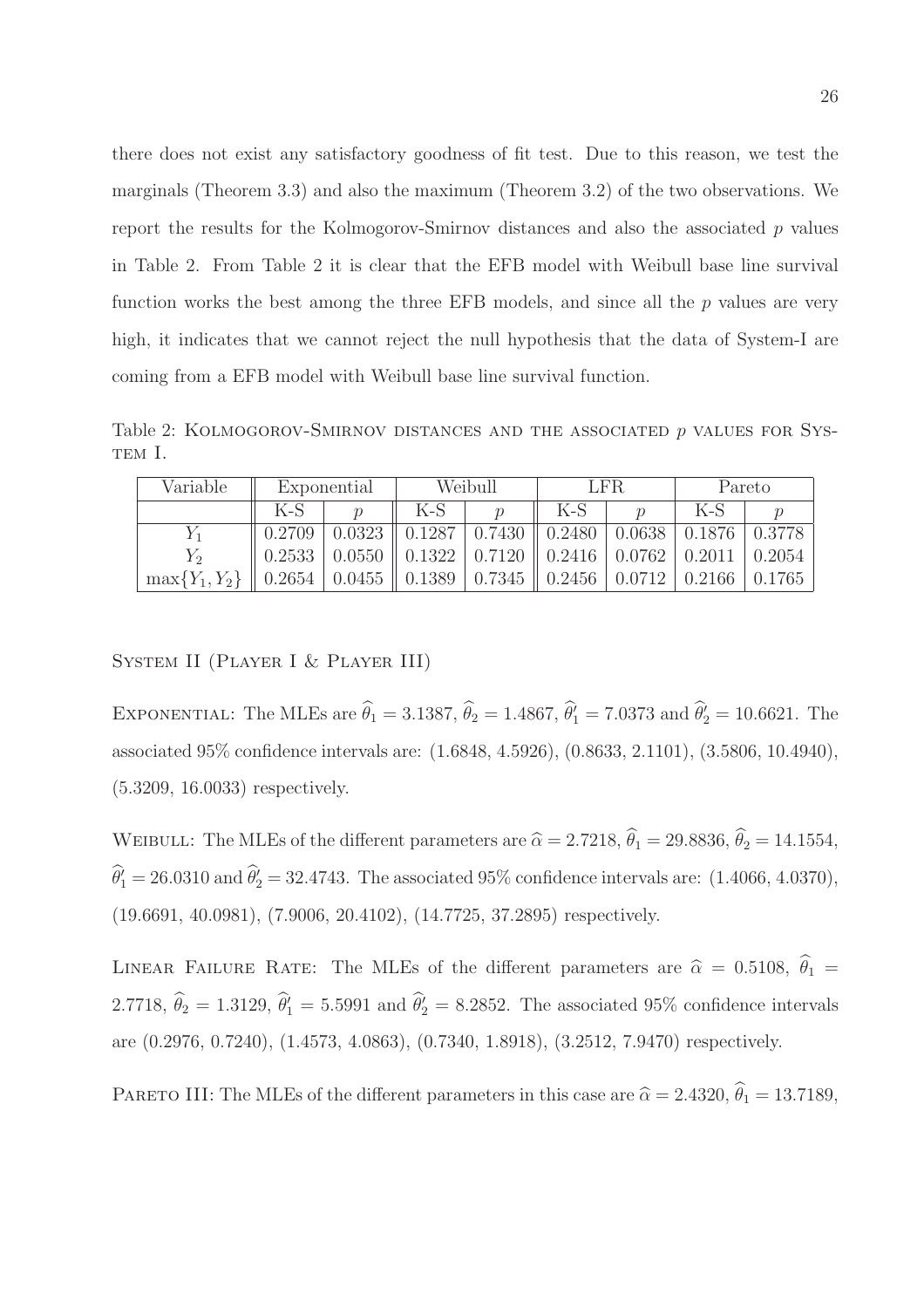$\widehat{\theta}_2 = 11.8897, \widehat{\theta}_1^{\prime} = 26.0183 \text{ and } \widehat{\theta}_2^{\prime} = 31.8613.$  The associated confidence intervals are as follows: (1.3073, 3.5567), (10.4593, 16.9785), (8.8787, 14.9007), (18.0059, 34.0307), (20.9195, 42.8031) respectively.

We report the Kolmogorov-Smirnov distances of  $Y_1$ ,  $Y_2$  and  $\max\{Y_1, Y_2\}$  with the corresponding fitted distributions and the associated  $p$  values in Table 3. It is clear that in this case also the EFB model with Weibull survival functions provides a best fit to System-II data set.

Table 3: Kolmogorov-Smirnov distances and the associated p values for System II.

| Variable           | Exponential |        | Weibull                     |                      | LFR.               |        | Pareto        |         |
|--------------------|-------------|--------|-----------------------------|----------------------|--------------------|--------|---------------|---------|
|                    | K-S         | $\eta$ | $K-S$                       |                      | K-S                |        | $K-S$         |         |
|                    | 0.2712      | 0.0320 | 0.1453                      | 0.5954               | $\parallel 0.2508$ | 0.0590 | 0.2178        | -0.1668 |
| $Y_3$              | 0.2668      | 0.0371 | $\parallel$ 0.2015   0.2055 |                      | $\parallel 0.2364$ | 0.0876 | $\mid 0.2241$ | 0.1511  |
| $\max\{Y_1, Y_2\}$ | 0.2685      |        | $0.0356 \parallel 0.1815$   | $\vert 0.3876 \vert$ | $\parallel 0.2456$ | 0.0678 | 0.2315        | 0.1478  |

System III (Player II & Player III)

EXPONENTIAL: The MLEs are  $\hat{\theta}_1 = 2.3222$ ,  $\hat{\theta}_2 = 2.3222$ ,  $\hat{\theta}'_1 = 5.9544$  and  $\hat{\theta}'_2 = 7.7489$ . The associated 95% confidence intervals are ; (0.8644, 3.7800), (0.8644, 3.7800), (3.4966, 8.4122), (4.4610, 11.0368) respectively.

WEIBULL: The MLEs are  $\hat{\alpha} = 3.0235, \hat{\theta}_1 = 31.7787, \hat{\theta}_2 = 31.7787, \hat{\theta}'_1 = 23.6955$  and  $\widehat{\theta}'_2 = 30.1831$ . The corresponding 95% confidence intervals are  $(1.7890, 4.2580)$ ,  $(19.2098,$ 44.3476), (19.2098, 44.3476), (13.7081, 33.6829) respectively.

LINEAR FAILURE RATE: The MLEs are  $\hat{\alpha} = 0.5746, \hat{\theta}_1 = 2.0208, \hat{\theta}_2 = 2.0208, \hat{\theta}'_1 = 4.5123$ and  $\hat{\theta}_{2}^{\prime} = 5.8721$ . The corresponding 95% confidence intervals are: (0.3601, 0.7891), (1.0330, 3.0086), ((1.0330, 2.0208), (2.3867, 6.6379), (3.2932, 8.4510) respectively.

PARETO III: The MLEs of the different parameters in this case are  $\hat{\alpha} = 2.8418, \hat{\theta}_1 =$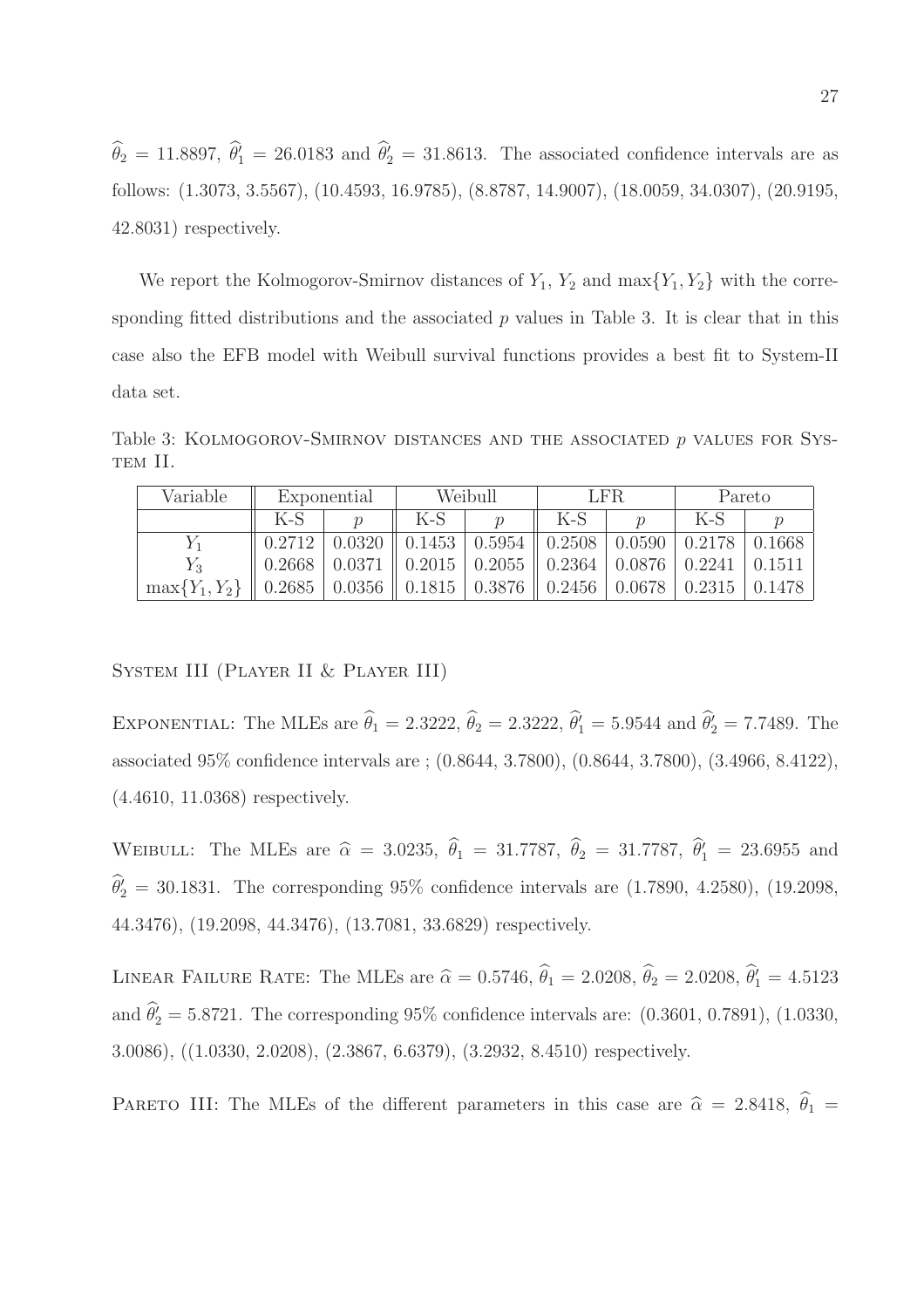26.0509,  $\hat{\theta}_2 = 26.0509$ ,  $\hat{\theta}'_1 = 21.4136$  and  $\hat{\theta}'_2 = 27.4781$ . The associated confidence intervals are as follows: (1.8431, 3.8405), (16.9389, 35.1629), (16.9389, 35.1629), (13.9658, 28.8614), (17.9983, 36.9579), respectively.

The Kolmogorov-Smirnov distances and the associated  $p$  values of the different variables are provided in Table 4. The Kolmogorov-Smirnov distances and the associated  $p$  values suggest that EFB model with Weibull base line survival function provides the best fit among the three different EFB models.

Table 4: KOLMOGOROV-SMIRNOV DISTANCES AND THE ASSOCIATED  $p$  values for System III.

| Variable           | Exponential                    |                                                | Weibull            |                  | LFR.                 |        | LFR.                        |        |
|--------------------|--------------------------------|------------------------------------------------|--------------------|------------------|----------------------|--------|-----------------------------|--------|
|                    | $K-S$                          |                                                | $K-S$              |                  | $K-S$                |        | $K-S$                       |        |
| $1\,2$             | 0.2582                         | 0.0478                                         | $\parallel 0.1839$ | 0.3000           | $\vert 0.2469 \vert$ | 0.0657 | 0.2236                      | 0.1578 |
| $Y_3$              | 0.2823                         | 0.0231                                         | $\parallel 0.1931$ | $ 0.2469\rangle$ | $\vert 0.2545 \vert$ | 0.0531 | $\mid$ 0.2155 $\mid$ 0.1732 |        |
| $\max\{Y_2, Y_3\}$ | $\parallel$ 0.2678 $\parallel$ | $\vert 0.0345 \vert \vert 0.1897 \vert 0.2675$ |                    |                  | $\parallel 0.2489$   | 0.0578 | $\mid 0.2178$               | 0.1698 |

Finally we perform the likelihood ratio test for testing  $H_0$  vs.  $H_1$  as defined in (39) for all the three cases. It is observed that for System I and System II, the corresponding p values are very high, and therefore we cannot reject the null hypothesis. On the other hand for System III, the p value is 0.07, and therefore, we reject the null hypothesis only at the 10% level of significance. Interestingly, the conclusions match with the corresponding non-parametric test procedure proposed by Deshpande et al. (2007).

## 6 CONCLUSIONS

In this paper we have introduced a class of bivariate models which can be used to analysis two-component load sharing systems. The proposed model is an extension of the well known Freund's bivariate exponential model. Our model is a very flexible model, and it can be used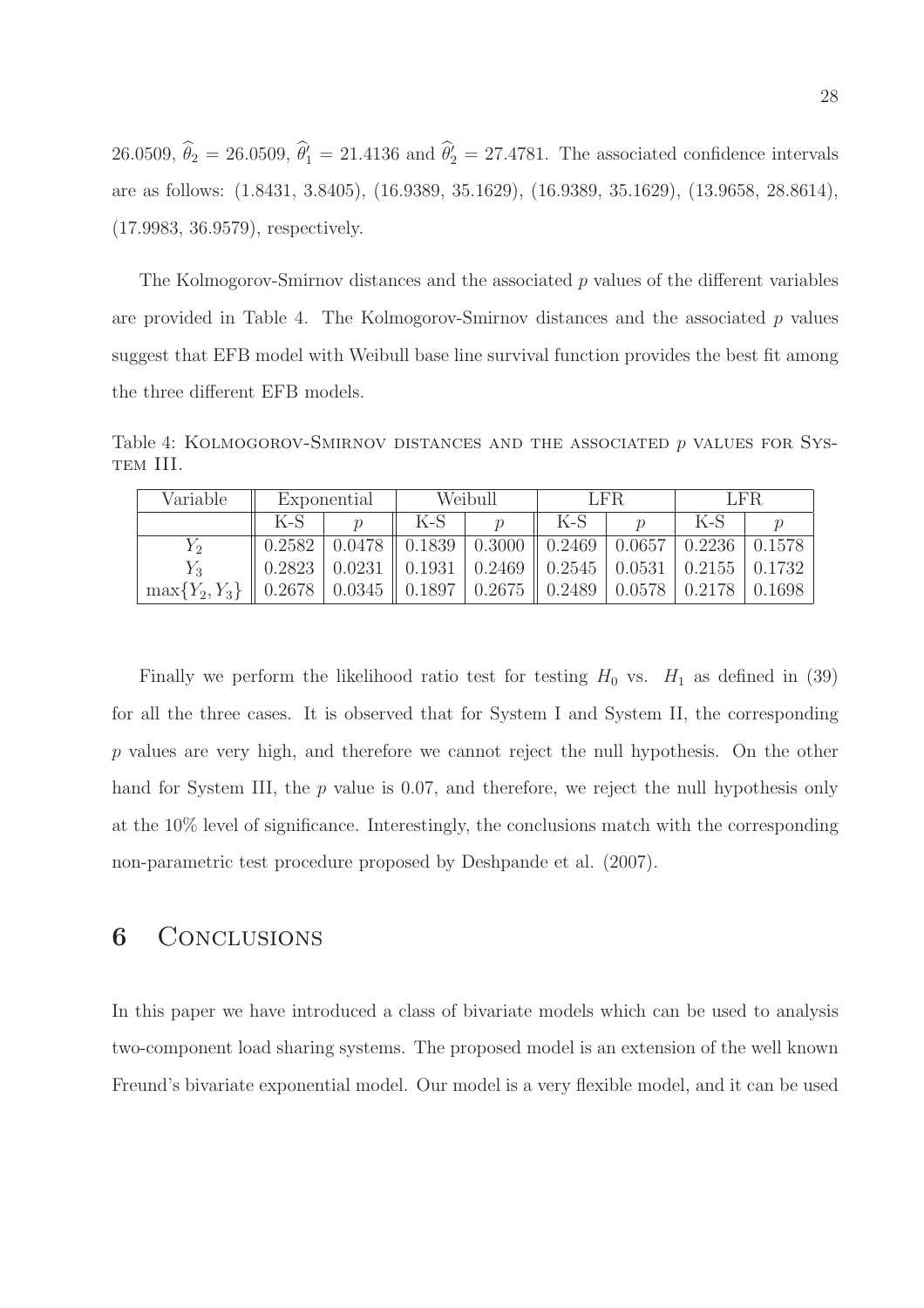quite effectively to analyze a two-component load-sharing system. Moreover the proposed model is very easy to use as it has explicit expressions for PDF and CDF. We have discussed four specific examples of our proposed model in details and developed different inferential procedures.

Although we have introduced the bivariate model (1) when the base line distribution has the support only on the positive real line, but the same definition can be used to define a new class of bivariate distributions when the support of  $F_0(\cdot)$  is on  $(-\infty,\infty)$ . It may be noted that the physical interpretations what we have provided, may not be applicable in this case, but still it will be a proper bivariate distribution. Consider the following example when the base line distribution has the support on the whole real line. Suppose the base line distribution has the standard normal distribution function, then the joint PDF (1) becomes;

$$
f_{Y_1,Y_2}(y_1,y_2) = \begin{cases} \frac{1}{2\pi} \theta_1' \theta_2 e^{-\frac{1}{2}(y_1^2 + y_2^2)} (\Phi(-y_1))^{\theta_1' - 1} (\Phi(-y_2))^{\theta_1 + \theta_2 - \theta_1' - 1} & \text{if } y_1 > y_2\\ \frac{1}{2\pi} \theta_1 \theta_2' e^{-\frac{1}{2}(y_1^2 + y_2^2)} (\Phi(-y_1))^{\theta_1 + \theta_2 - \theta_2' - 1} (\Phi(-y_2))^{\theta_2' - 1} & \text{if } y_2 > y_1. \end{cases}
$$
(43)

It might be interesting to develop different properties of these types of general models. More work is needed in this direction.

### Acknowledgements:

The authors would like to thank two unknown referees and the associate editor for their constructive comments.

### **APPENDIX**

PROOF OF THEOREM 3.5:

If part: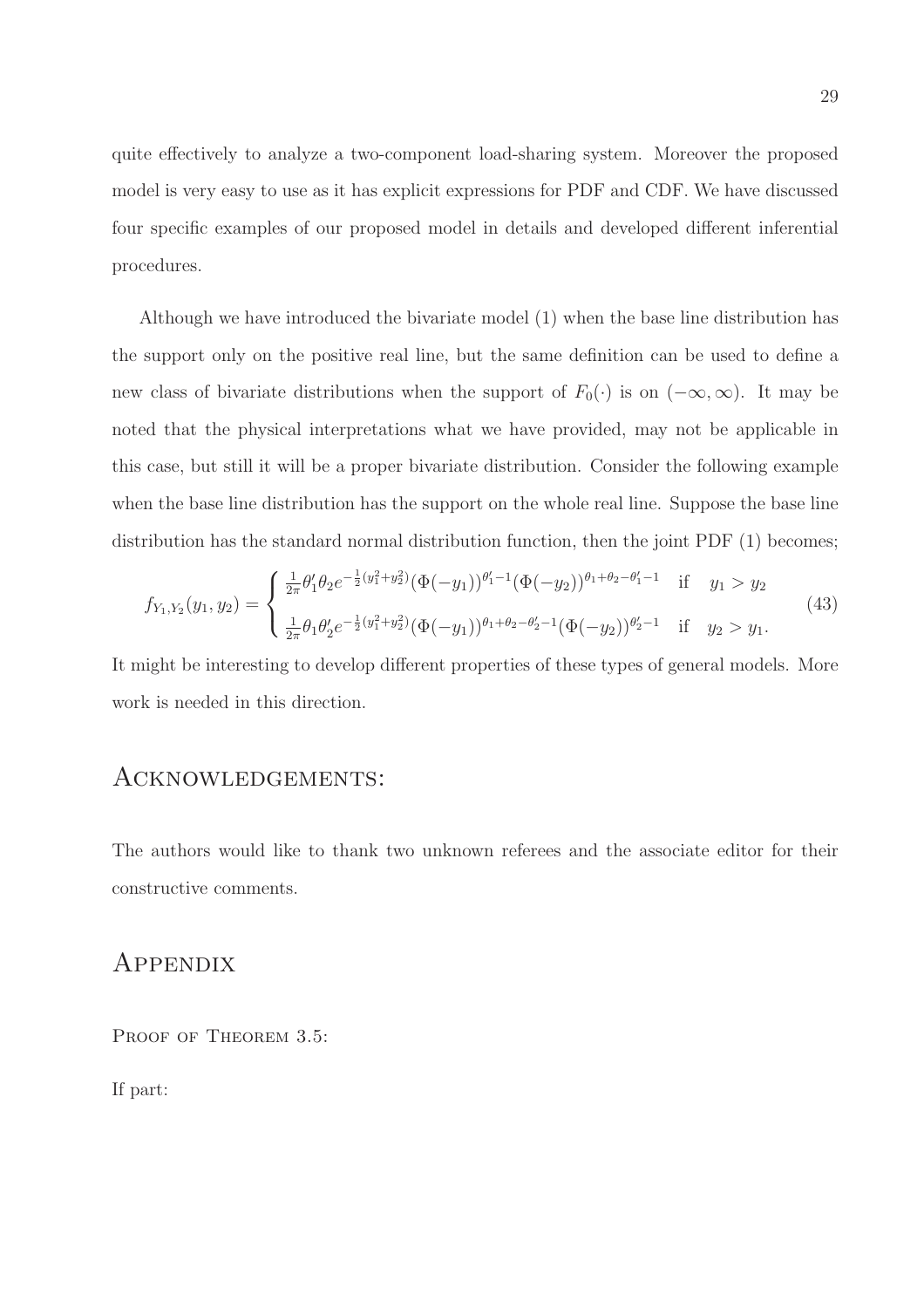Let the functional equation (18) be satisfied, then for  $y_1 = y_2 = y$ , (18) becomes

$$
R(S_0(t)S_0(y), S_0(t)S_0(y)) = R(S_0(y), S_0(y))R(S_0(t), S_0(t)).
$$
\n(44)

From Aczel (1966, page 41) and using the fact that  $R(S_0(y_1), S_0(y_2))$  is a survival function, it follows that

$$
R(S_0(t), S_0(t)) = [S_0(t)]^c; \quad c > 0.
$$
\n(45)

Therefore, (18) can be written as

$$
R(S_0(t)S_0(y_1), S_0(t)S_0(y_2)) = R(S_0(y_1), S_0(y_2))[S_0(t)]^c.
$$
\n(46)

Now consider the case  $y_1 \ge y_2$ , then

$$
R(S_0(y_1), S_0(y_2)) = R\left(S_0(y_2) \frac{S_0(y_1)}{S_0(y_2)}, S_0(y_2) S_0(0)\right)
$$
  
= 
$$
R(S_0(y_2), S_0(y_2))R\left(\frac{S_0(y_1)}{S_0(y_2)}, S_0(0)\right)
$$
  
= 
$$
[S_0(y_2)]^c R\left(\frac{S_0(y_1)}{S_0(y_2)}, 1\right).
$$

Similarly, it can be proved for  $y_1 \le y_2$  also.

Only if part:

Let  $R(S_0(y_1), S_0(y_2))$  be of the form (19). Therefore,

$$
R(S_0(t)S_0(y_1), S_0(t)S_0(y_2)) = S(y_1, y_2) = \begin{cases} [S_0(t)S_0(y_1)]^c & R\left(1, \frac{S_0(y_2)}{S_0(y_1)}\right) & \text{if } y_2 \ge y_1\\ [S_0(t)S_0(y_2)]^c & R\left(\frac{S_0(y_1)}{S_0(y_2)}, 1\right) & \text{if } y_1 \ge y_2 \end{cases}
$$
(47)

Moreover, from (19), if  $y_1 = y_2 = t$ 

$$
R(S_0(t), S_0(t)) = S(t, t) = [S_0(t)]^c.
$$

Therefore, (47) can be written as

$$
R(S_0(t)S_0(y_1), S_0(t)S_0(y_2)) = S(y_1, y_2) = \begin{cases} R(S_0(t), S_0(t))[S_0(y_1)]^c & R\left(1, \frac{S_0(y_2)}{S_0(y_1)}\right) & \text{if } y_2 \ge y_1\\ R(S_0(t), S_0(t))[S_0(y_2)]^c & R\left(\frac{S_0(y_1)}{S_0(y_2)}, 1\right) & \text{if } y_1 \ge y_2 \end{cases}
$$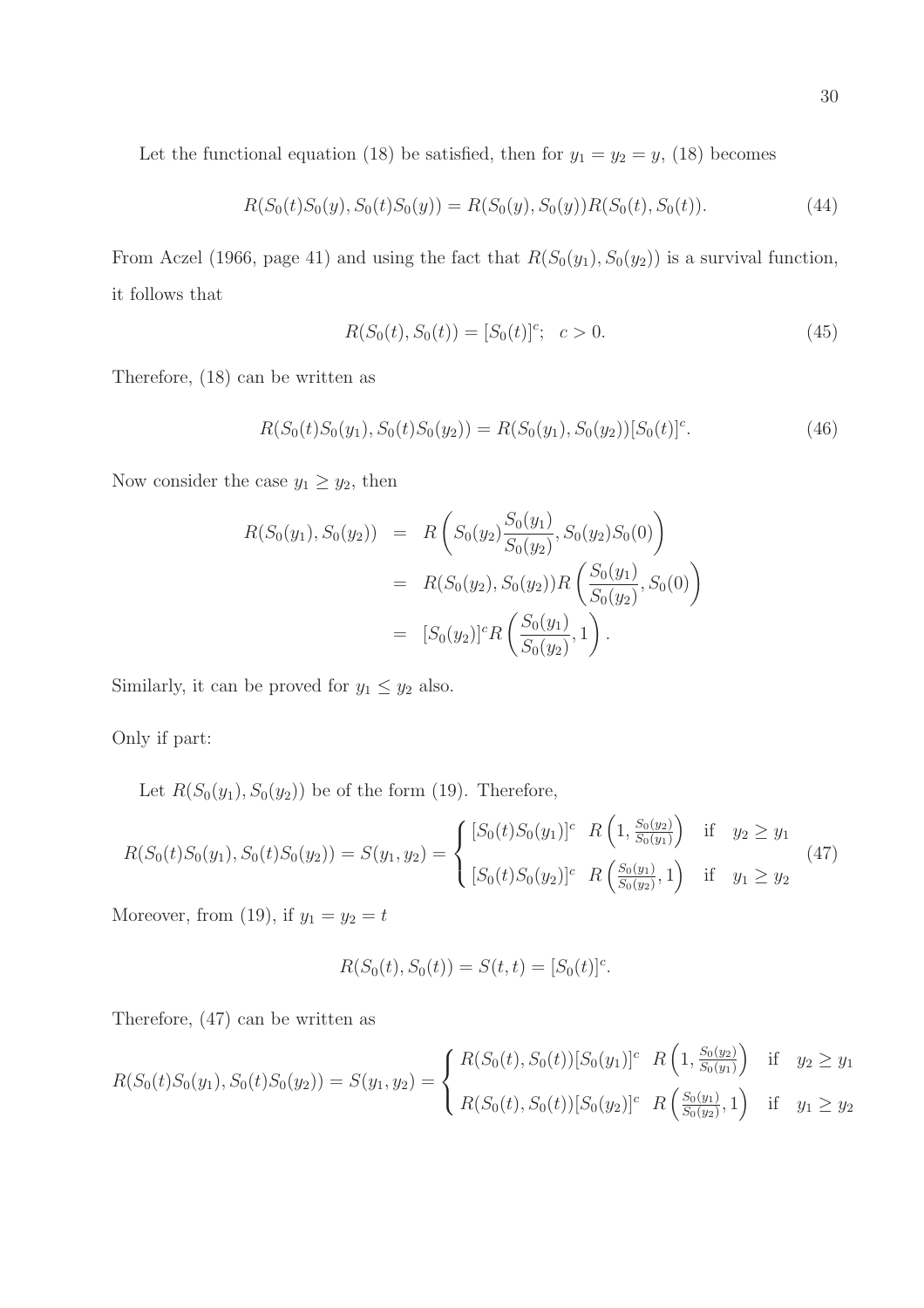Now, the result follows by observing the fact

$$
R(S_0(y_1), S_0(y_2)) = \begin{cases} [S_0(y_1)]^c & R\left(1, \frac{S_0(y_2)}{S_0(y_1)}\right) & \text{if } y_2 \ge y_1\\ [S_0(y_2)]^c & R\left(\frac{S_0(y_1)}{S_0(y_2)}, 1\right) & \text{if } y_1 \ge y_2 \end{cases}
$$

THE EXPRESSIONS OF  $h_1, \ldots, h_5$ .

We use the following notations:

$$
g_1(y; \alpha) = -\frac{d}{d\alpha} \ln S_0(y), \quad g_2(y; \alpha) = -\frac{d^2}{d\alpha^2} \ln S_0(y), \quad g_3(y; \alpha) = -\frac{d^2}{d\alpha^2} \ln f_0(y).
$$

Then

$$
h_1 = h_2 = \frac{\theta_2}{\theta_1 + \theta_2} \int_0^\infty \int_0^{y_1} g_1(y_2; \alpha) f_{Y_1, Y_2}(y_1, y_2) dy_2 dy_1
$$
  
\n
$$
+ \frac{\theta_1}{\theta_1 + \theta_2} \int_0^\infty \int_0^{y_2} g_1(y_1; \alpha) f_{Y_1, Y_2}(y_1, y_2) dy_1 dy_2
$$
  
\n
$$
h_3 = \frac{\theta_2}{\theta_1 + \theta_2} \int_0^\infty \int_0^{y_1} (g_1(y_1; \alpha) - g_1(y_2; \alpha)) f_{Y_1, Y_2}(y_1, y_2) dy_2 dy_1
$$
  
\n
$$
h_4 = \frac{\theta_1}{\theta_1 + \theta_2} \int_0^\infty \int_0^{y_2} (g_1(y_2; \alpha) - g_1(y_1; \alpha)) f_{Y_1, Y_2}(y_1, y_2) dy_1 dy_2
$$

$$
h_5 = \theta_2 \int_0^{\infty} \int_0^{y_1} g_2(y_2; \alpha) f_{Y_1, Y_2}(y_1, y_2) dy_2 dy_1 + \theta_1 \int_0^{\infty} \int_0^{y_2} g_2(y_1; \alpha) f_{Y_1, Y_2}(y_1, y_2) dy_1 dy_2
$$
  
+  $\frac{\theta'_1 \theta_2}{\theta_1 + \theta_2} \int_0^{\infty} \int_0^{y_1} (g_2(y_1; \alpha) - g_2(y_2; \alpha)) f_{Y_1, Y_2}(y_1, y_2) dy_2 dy_1$   
+  $\frac{\theta'_2 \theta_1}{\theta_1 + \theta_2} \int_0^{\infty} \int_0^{y_2} (g_2(y_2; \alpha) - g_2(y_1; \alpha)) f_{Y_1, Y_2}(y_1, y_2) dy_1 dy_2$   
+  $\int_0^{\infty} \int_0^{\infty} (g_3(y_1; \alpha) + g_3(y_2; \alpha) - g_2(y_1; \alpha) - g_2(y_2; \alpha)) f_{Y_1, Y_2}(y_1, y_2) dy_1 dy_2$ 

# References

[1] Aczel, J. (1966), Lectures on functional equations and their applications, Academic Press, New York.

 $\blacksquare$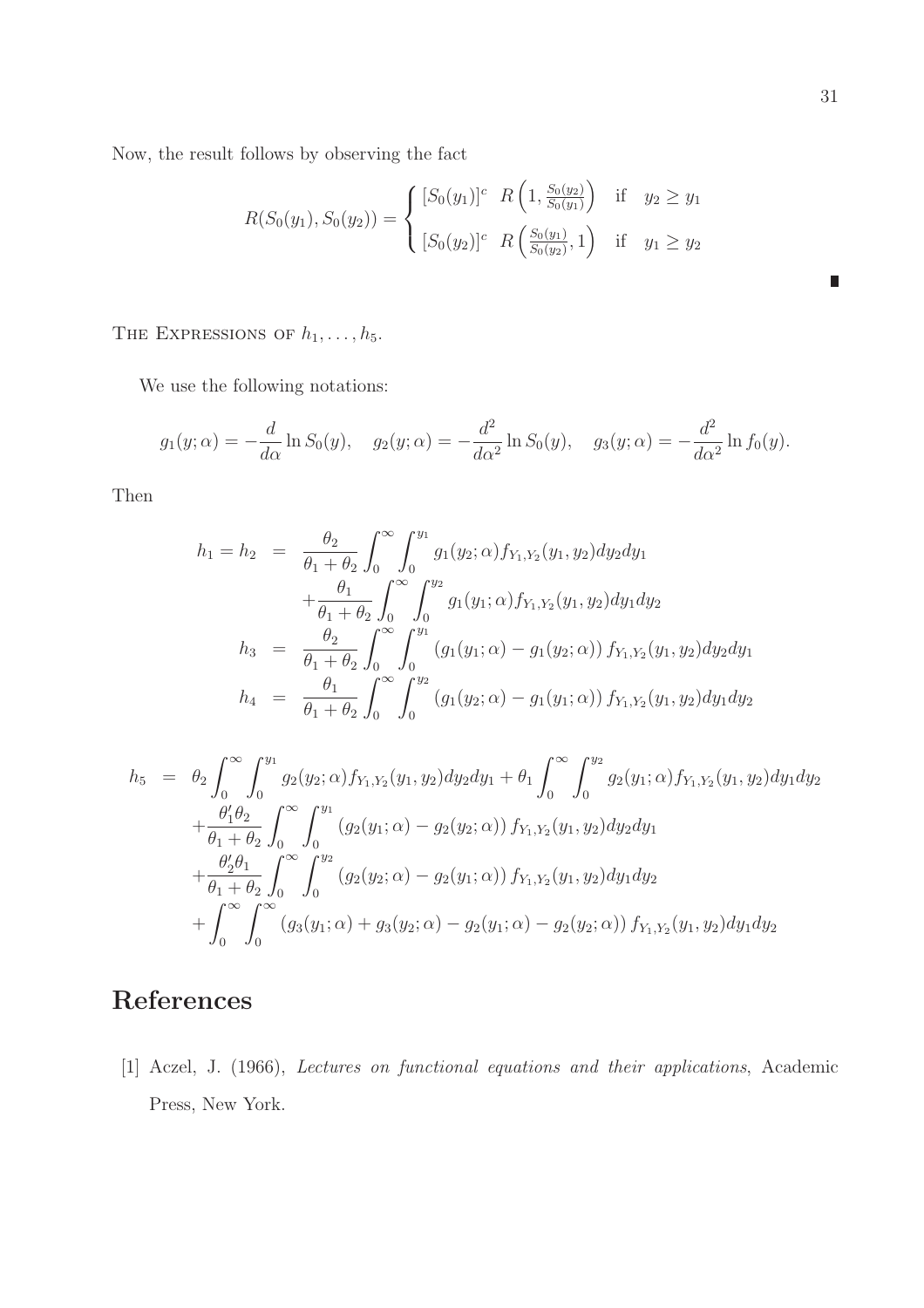- [2] Baretto-Souza, W. and Lemonte, A.J. (2013), "Bivariate Kumaraswamy distribution: properties and a new method to generate bivariate classes", Statistics, vol. 47, 1321 - 1342.
- [3] Deshpande, J.V., Dewan, I. and Naik-Nimbalkar, U.V. (2007), "Two components load sharing systems with applications to Biology", Technical Report, ISI Delhi, http://www.isid.ac.in/ statmath/eprint.
- [4] Deshpande, J.V., Dewan, I. and naik-Nimbalkar, U.V. (2010), "A family of distributions to model load sharing systems", Journal of Statistical Planning and Inference, vol. 140, 1441 - 1451.
- [5] Freund, J.F. (1961), "A bivariate extension of the exponential distribution", Journal of the American Statistical Association, vol. 56, 971 – 976.
- [6] Galambos, J. and Kotz, S. (1978), Characterizations of Probability Distributions, Lecture Notes in Mathematics 675, Springer-Verlag, Berlin.
- [7] Gross, A.J., Clark, V.A. and Liu, V. (1971), "Estimation of survival parameters when one of two organs must function for survival", Biometrics, vol. 27, 369 - 377.
- [8] Johnson, N.L. and Kotz, S. (1975), "A vector multivariate hazard rate", Journal of Multivariate Analysis, vol. 5, 53 - 66.
- [9] Kalbfleish, J.D. and Prentice, R.L. (2002), The statistical analysis of failure time data, 2nd-edition, Wiley, New York.
- [10] Kim, H. and Kvam, P.H. (2004), "Reliability estimation based on system data with unknown load share rule", Lifetime Data Analysis, vol. 10, 83 - 94.
- [11] Kundu, D. and Gupta, R.D. (2010), "A Class of Bivariate Models with Proportional Reversed Hazard Marginals", Sankhya, Ser. B vol. 72, 236 - 253.